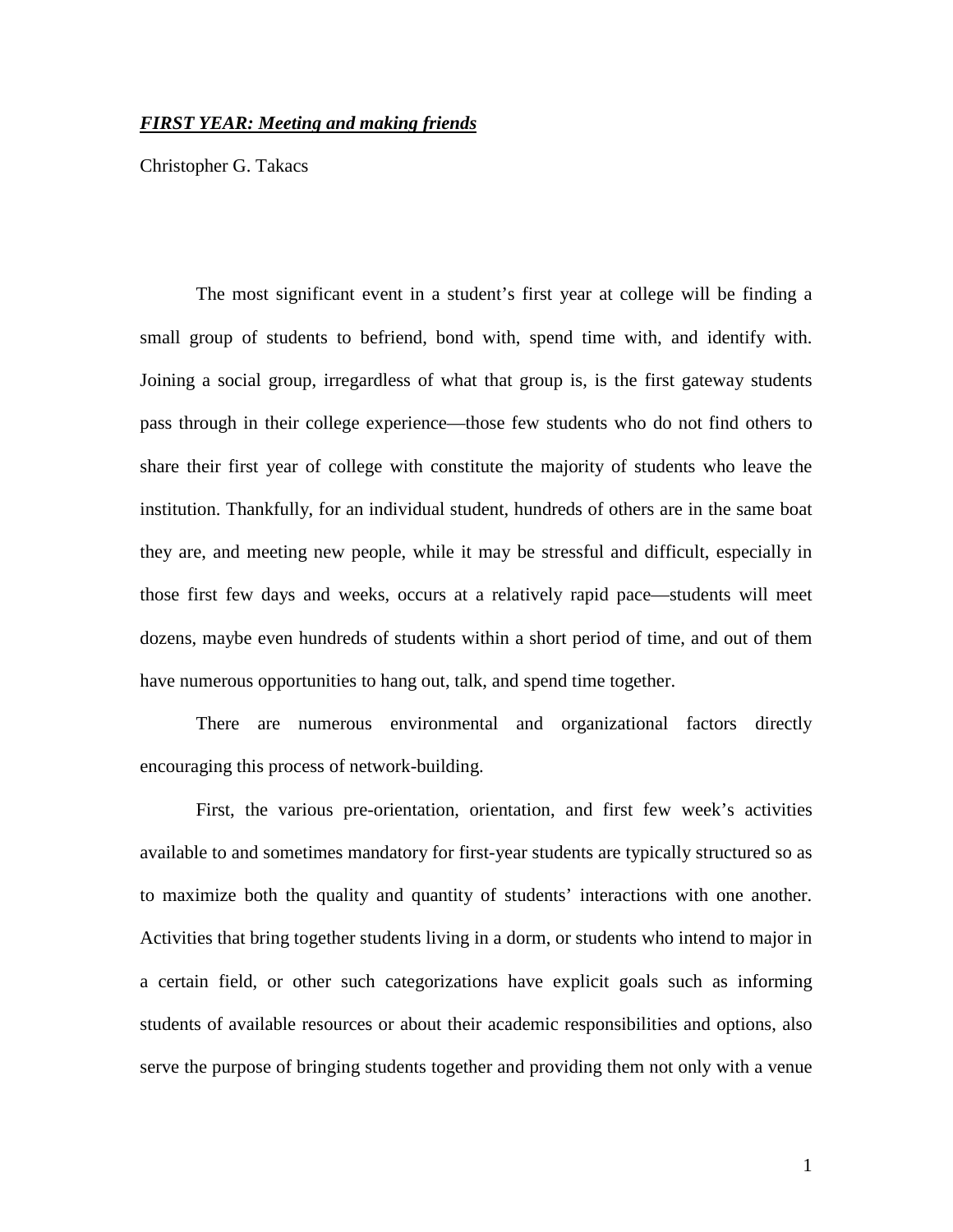to meet one another, but a shared experience to talk and often complain about. One popular shared complaint arising in the first few days is the "juvenile" nature of many orientation activities—playing games, talking about hopes and fears, and playing introduction games, while probably themselves successful at encouraging social grouping and networking, also provides a shared experience that students can joke about and laugh at later. Describing these activities as "lame" is an almost uniform complaint from students.

Second, as we shall discuss in detail later on in the book, the physical structure of liberal arts colleges—their residential nature and small campus—also works to increase interaction amongst students, and hence amplifies the number of opportunities to meet others. A student would have to seriously go out of their way *not* to meet new people during their first few weeks. Nowhere is this clearer than in how first-years are required to have a roommate. Though many students will end up not being particularly close to their roommates, the roommate relationship provides a basic social structure for students to build off of, which, for students who might shut themselves out of first week networking opportunities, can provide them with a lifeline to a social group. Dorms, common eating halls, classes, lounges, common rooms, hallways, and even bathrooms also provide physical spaces for interaction, and all are generally populated by other students at the same time of day.

Third, student-driven activities, such as campus organizations, sports, parties, study groups, and Greek societies, can also provide venues for students to meet one another during their first few weeks. Indeed, these occasions and organizations will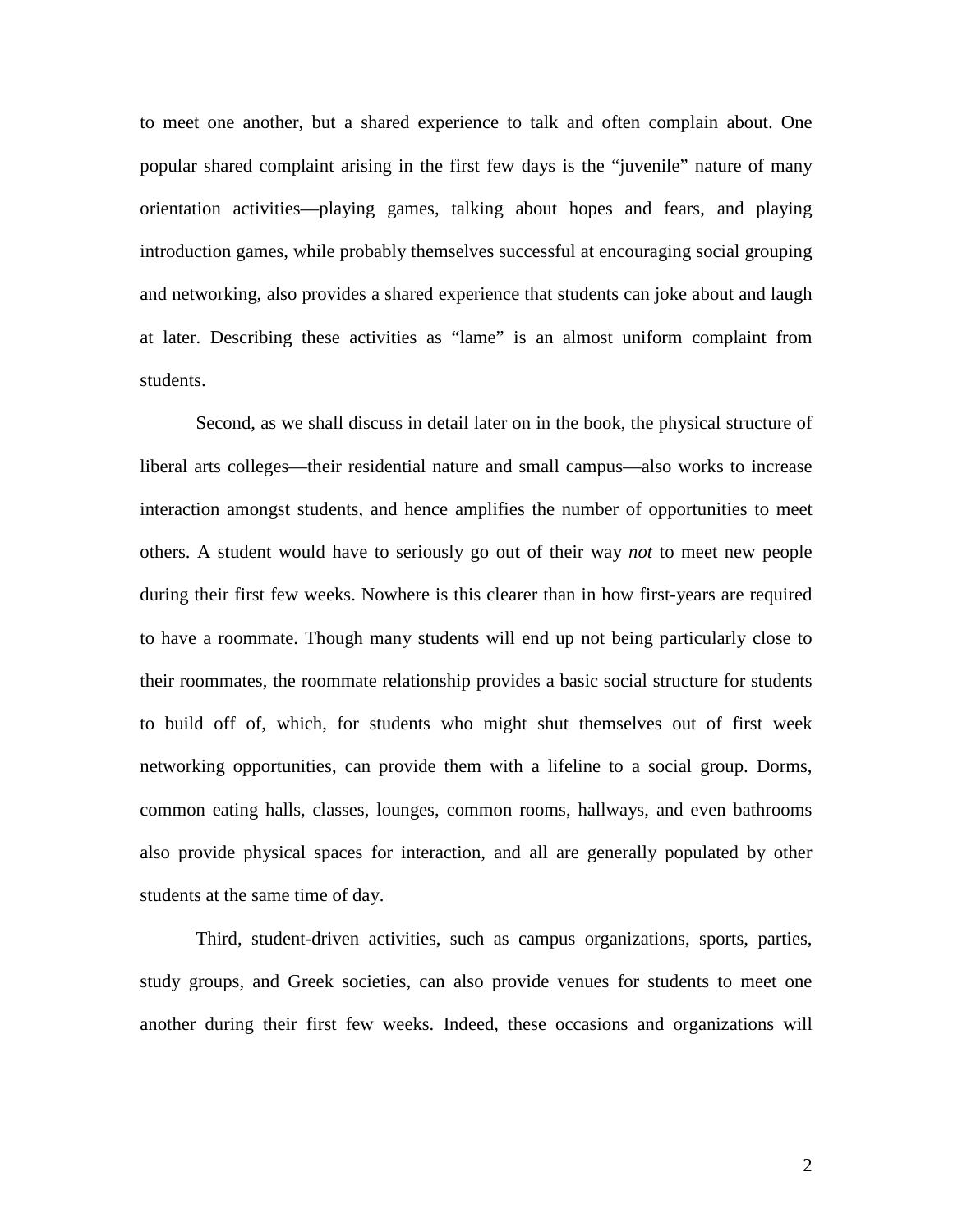continue to provide such opportunities throughout a students' time at college, though they are often most important for a student's social life during the first year.

Forth, there seems to be a kind of snowballing effect that can and often does take place when students meet one another—at the start of the first day of orientation, John might only know his roommate and a friend from high school, but by the end of the day he has met two people through his roommate, three more through his high school friend, and the next day, some of them will introduce John to more new students, who in turn have a group of other people they have met. While there are limits to how far this can and will go, it illustrates the rapid escalation of networking that many students go through early on. To some extent, this process will continue throughout college, though it is most important early on, as it is through friends that students meet the most people, and the most closely networked people—in other words, this is the process of group formation, groups that will constitute a student's social circle(s) throughout college.

 In this paper I will examine the ways students make friends and network, and the forces at work that encourage and discourage such networking.

#### **Integrating into campus culture**

Let us turn to some examples of students' experiences during their first few weeks and months at college to illustrate the most common, important, and effective ways students develop their social groups—namely, dorms, organizations and social networking (touched on above).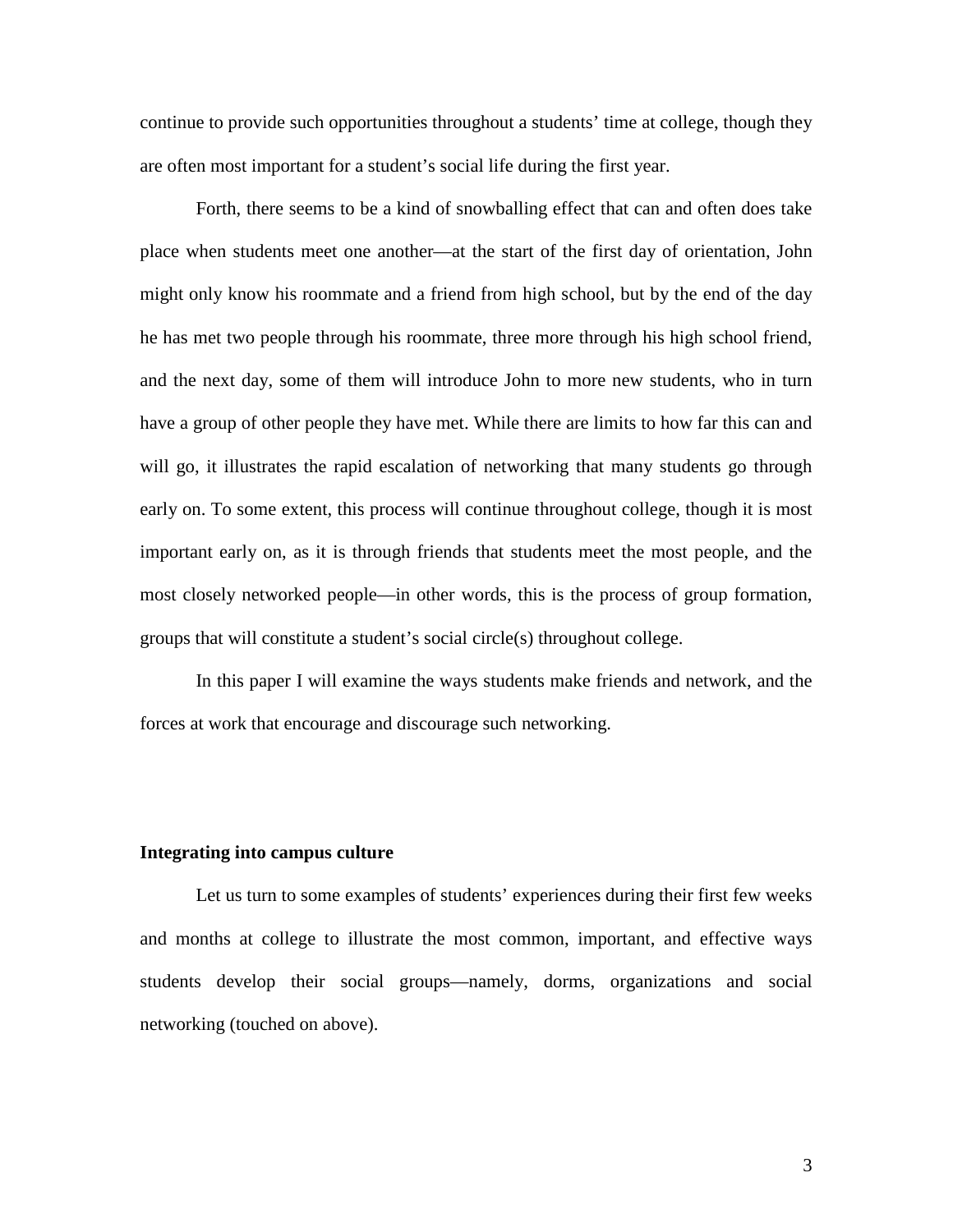### *1. Orientation*

"Orientation" encompasses a variety of activities that, broadly speaking, attempt to orient students to college life by introducing them to students and faculty, outlining rules, regulations, and expectations, and explaining the various resources for students on campus. The purposes of these activities are numerous—one of them certainly is to introduce students to one another by creating artificial groups based on students' dorms, dorm floors, and advising groups, amongst others.

The short-term success of these endeavors can be significant—orientation activities provide structured environments for students to meet one another, and make initial connections. Creating artificial groups, further, can provide students with a kind of comfort zone that allows them to network further. The long-term success for orientation activities, on the other hand, is far less: students typically do not make their best friends during pre-orientation and orientation activities.

I: On the subject of meeting people, I mean how hard did you find it to meet people, and where did you meet people?

S: I did the [Adirondack Adventure] thing.

I: Okay.

S: So that was a huge advantage when we were at orientation. And at first like I sort of went out of my way to meet people because just because you live next to someone doesn't mean you're going to have anything in common with them. Maybe you will, but ultimately I hang out with the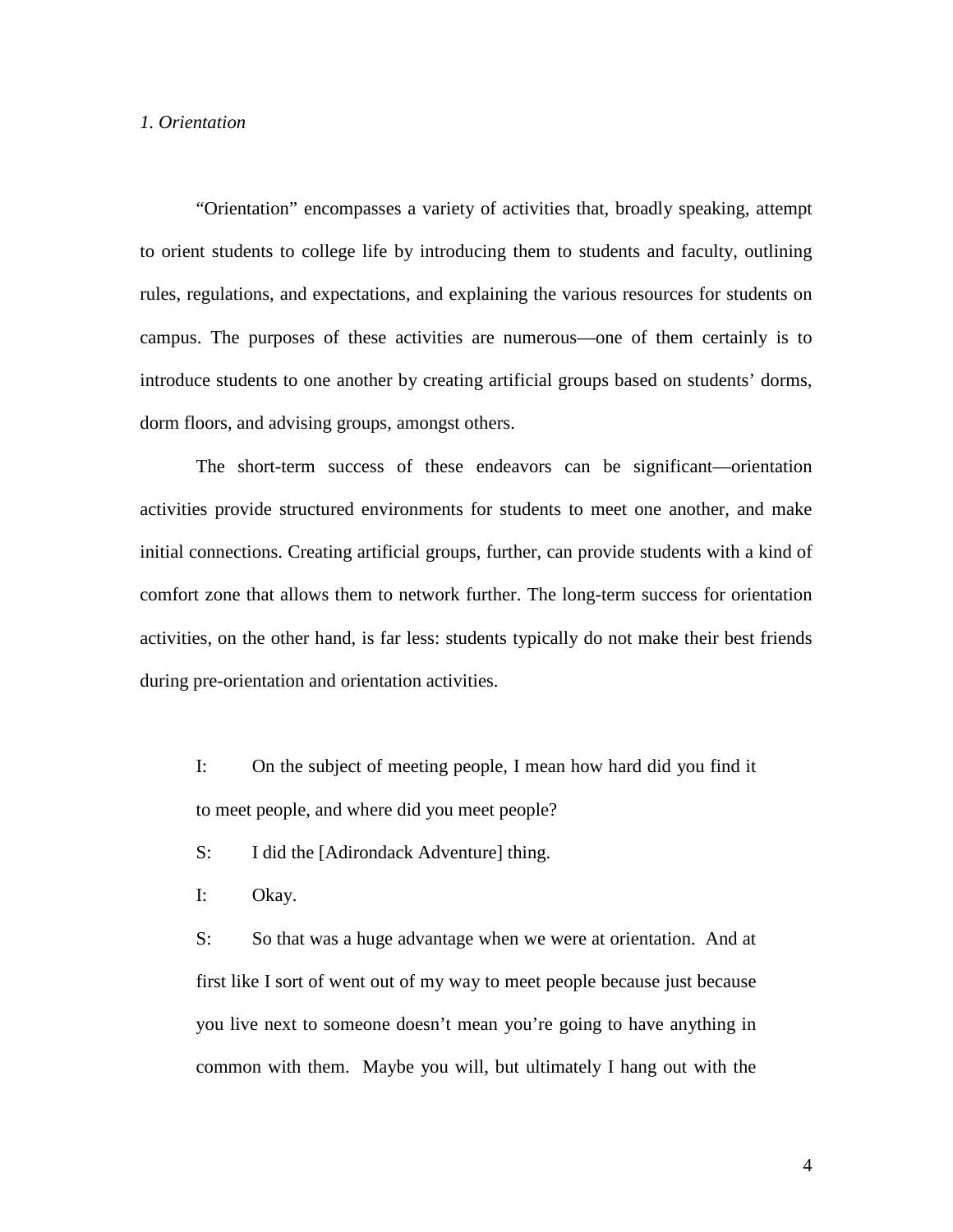people I do things with, and a couple of people that I met like during orientation or whatever that I just clicked with.

I: Have you found that you've kept your friends from AA, or kind of moved away, or?

S: Both. Like I intersect with a couple of them doing a couple of things I do, like theatre and stuff. But other than that, like there are some people from my trip that I just never talk to anymore. [Jane 01-02]

Jane identifies her participation in a pre-orientation activity—Adirondack Adventure—as providing her with a "huge advantage" socially. Indeed, the earlier students network with each other, the sooner they will typically establish their social group and meet students who will become their closest friends. $<sup>1</sup>$ </sup>

#### *2. Dorms*

 $\overline{a}$ 

 Dorms provide the venues for most students' first interactions with their peers, and thus the first situations in which they can make friends. There are a number of reasons a majority of students meet most of their first friends through their dorms.

First, the simple proximity of students, living next to one another, in the same room, down the hall, and sharing a kitchen, bathroom, and building, all significantly

<sup>&</sup>lt;sup>1</sup> This raises some interesting institutional issues. Namely, it goes to the heart of the issue of whether preorientation activities are fair to students who do not participate in them. Essentially, pre-orientation activities give a head start to participating students, though to what extent they benefit at the expense of non-participants is not clear. One possible networking model would show the pre-orientation participants creating and defining their own social groups earlier than orientation groups, and excluding the orientationonly participants. Another model would show the same process, but with networking connections between isolated orientation-only students and groups of pre-orientation students, meaning that pre-orientation activities can also benefit non-participants.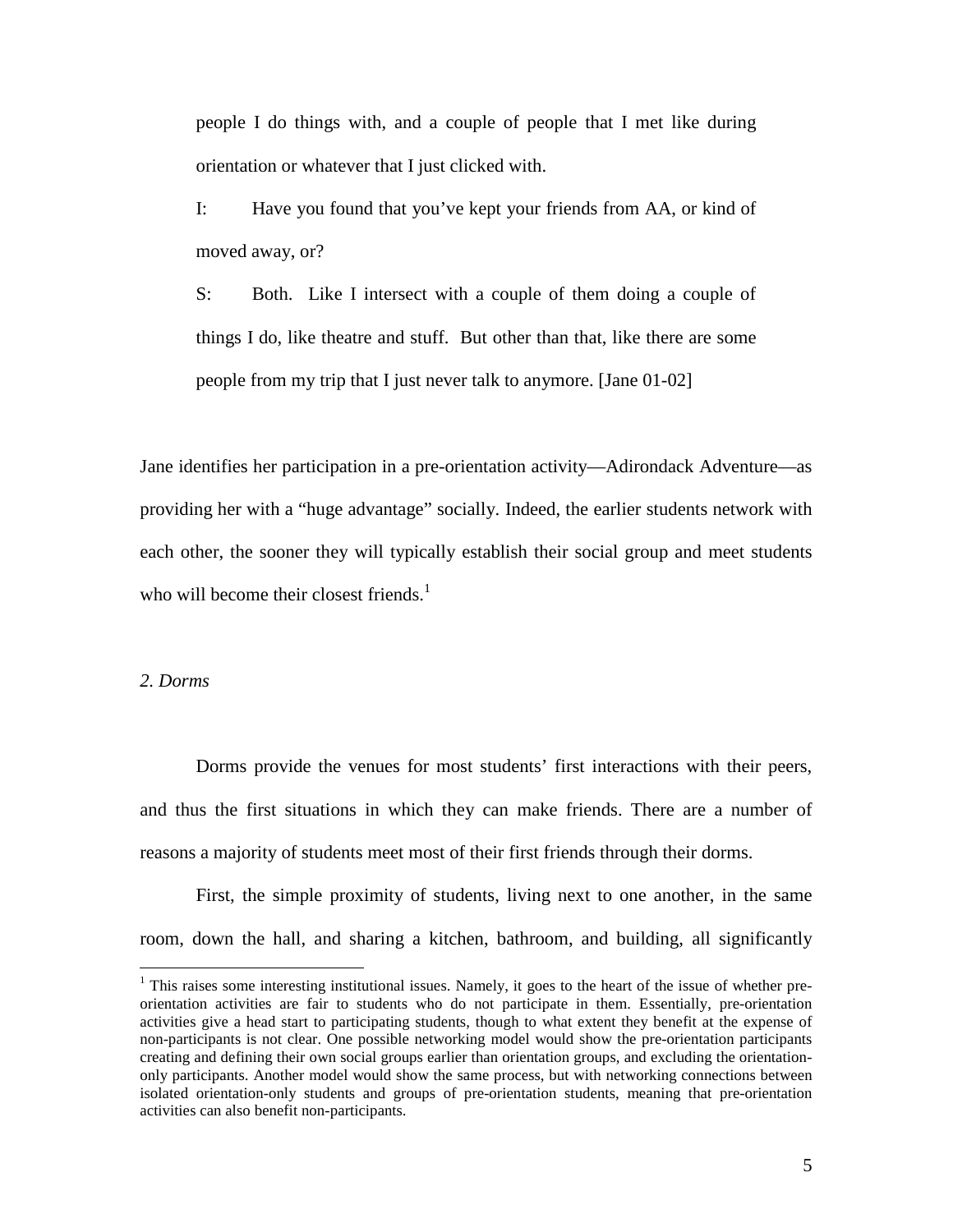increase the likelihood that students will run into one another and have a chance to interact. For Anne, "Living in the dorms has probably been the best part of being here I think just because it's like a sleepover like 24/7. And it's like you're living with your friends" [Anne 01-02]

Second, such interaction is not intentional—a student *cannot help* but live in a dorm and have dorm mates:

In my hall there are three rooms basically. A triple of boys, a quad of boys, and my quad of girls. And we're extremely like tight-knit, and it's very entertaining down there. It's almost like it's not part of the real world because we're so close, it's just like things just happens that's funny. It just might be because we've become close friends not necessarily by choice, but because we live with one another. [Liz 01-02]

Setting matters, as it provides the students with something to talk about: neighbors joke about the poor state of the bathrooms in the dorm, or whether they both know some other people on their floor, or where their rooms are. Dorms provide a *de facto* shared experience, and hence content for discussion to break down the basic anxiety of introductions and small talk. Further the repetitive nature of the encounter—students see their dorm mates and neighbors numerous times in a day—makes it nearly impossible for students not to develop some kind of relationship with their neighbors.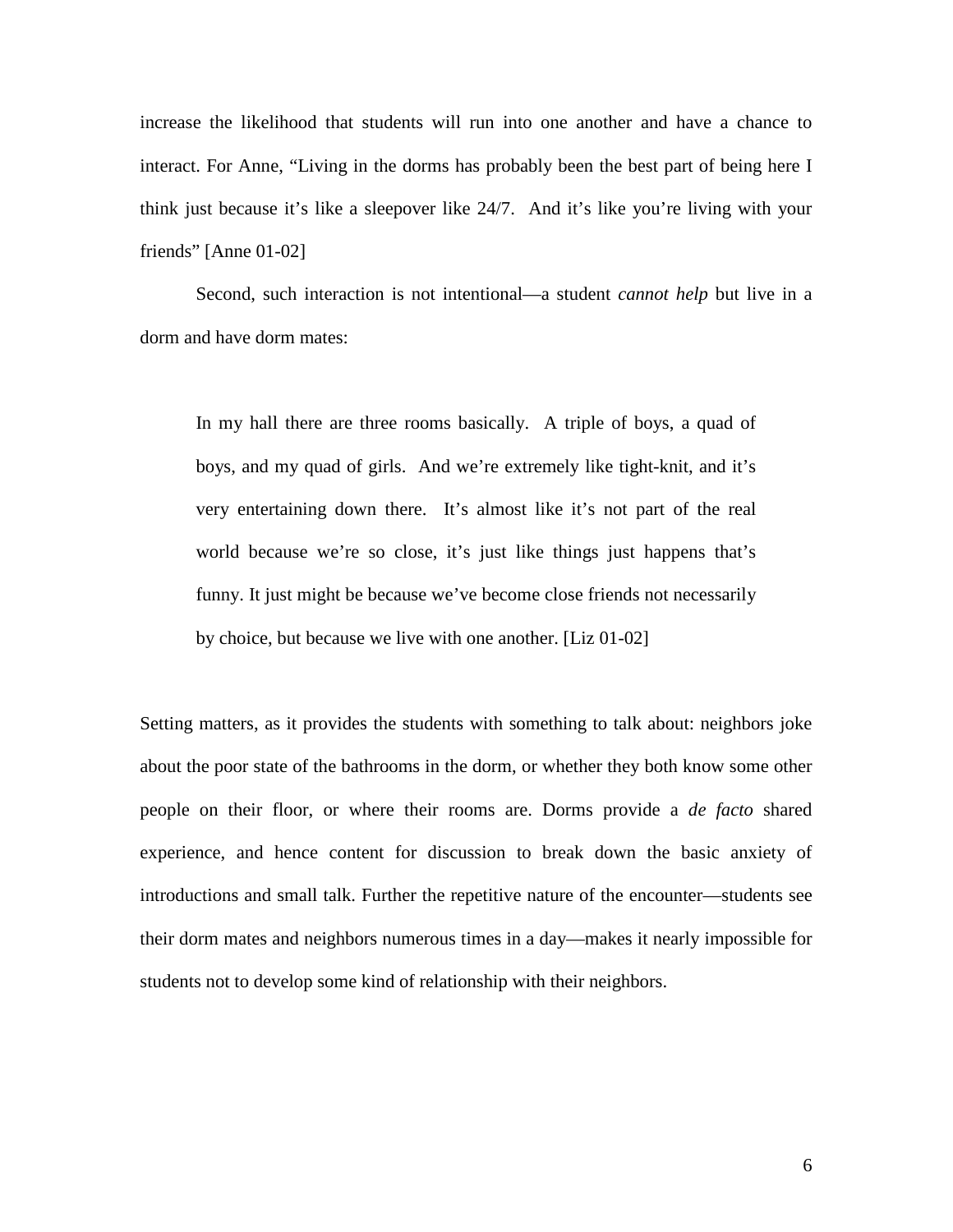I think it would be hard not to make new friends, but especially in my dorm, I think like our dorm is unbelievably close... I mean it's not one of the larger dorms, but it seems like most every freshman knows every other freshman will hang out with them. I mean it's really, it's really good there I think. Outside of that, I mean I know a lot of other guys outside, but still I feel like a tight bond within Kirkland I guess. [james 01-02]

You're really kind of just placed in this setting with a lot of different people, especially [in] the first couple of weeks and no one knows each other. You don't feel bad just like going up to somebody and going like hey, I'm Alex. Everyone's in the same boat so you don't feel bad meeting people, and once you've met people, who you actually end up hanging out with is another matter altogether. But I mean, I've become pretty close friends with people on my floor just because we're just always around, you know. [Alex 01-02]

 That dorms are a fruitful means of initially making friends should not be terribly surprising. The intensity of exposure students have to one another is highest in dorms, the dorms provide shared experiences (good and bad) for students to talk about, and students see their dorm mates more frequently than most other groups on campus. Further, when students are still attempting to learn the social ropes of the school, they have little sense of the social structure of the school, and hence lack the ability to know what group to anchor themselves to. Dorms provide a de factor identity and group membership for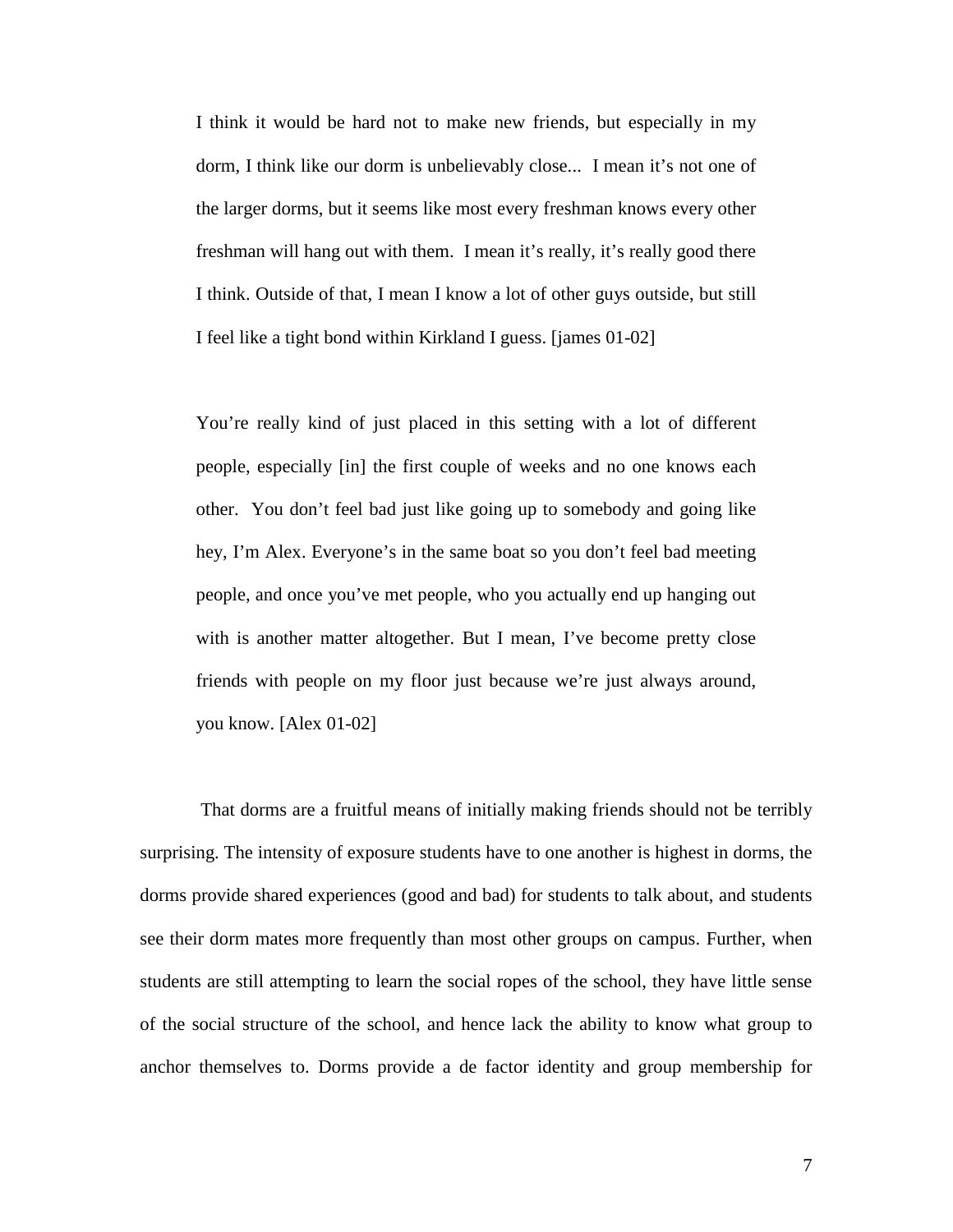many students who are too hesitant or shy to seek these out elsewhere, or simply for students who want another channel of networking.

First-year housing is structured so as to make it easy for students to make initial contacts with other students, and to provide a baseline of friends, from which students can branch out, and eventually develop a close circle of friends. As we have outlined elsewhere, a great deal of the liberal arts college itself is structured (both by the college and by students) to make it easy for students to meet and interact, and first-year housing is one of the first cases of this kind of social engineering that students will encounter.

### *3. Activities*

 As soon as the first week, many students begin participating in extracurricular activities, which can range from clubs and sports to organizations and volunteer work. For first-year students, these activities can be a primary way in which they meet others. Almost regardless of the kind of activity, the student will be participating with other students, and not only have contact with those students, but also have a shared experience with them. Here we will look at how the type of activity students participate in can shape their first-year social world, and also some of the social patterns that emerge from the relationships between students' extracurricular participation and their social lives, such as how increased interaction between students of different class years in extracurriculars diminishes the social importance of class year.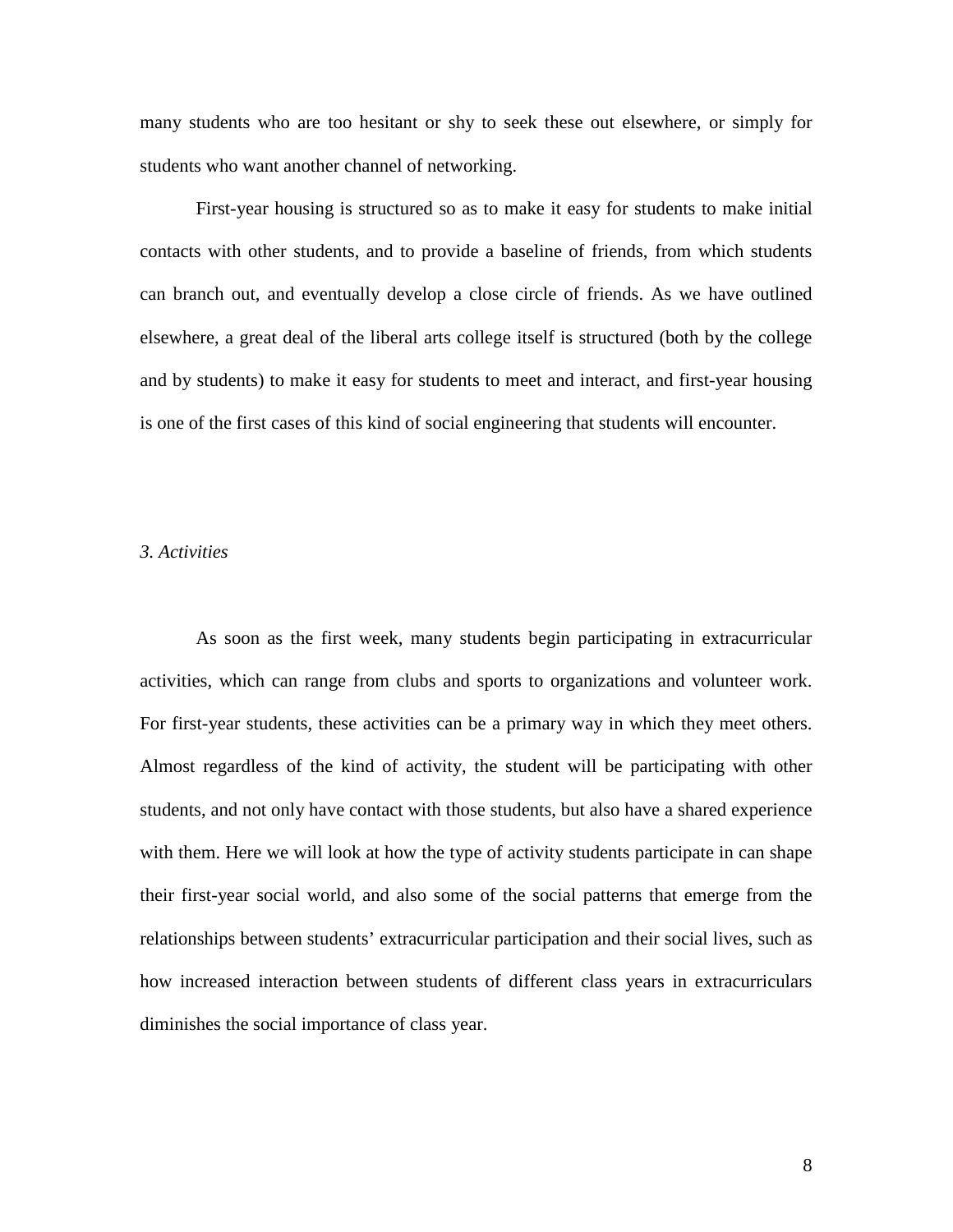## A. SPORTS

 For most of the students who participate in them, sports teams constitute their primary circle of closest friends. Significantly, sports start at the very beginning of the first semester, sometimes even in the summer, meaning that this group of students will spend long hours with each other right from the start, all participating in the same activity, and in a competitive, physical, and high-stress environment. The bonding process between teammates is obvious, and it is little wonder that student athletes' closest group of friends will almost always be their teammates, whether the student is a first-year or a senior.

Yeah, it has been very easy [to make friends]. Like crew helped a lot... had I not done crew, I would probably have a different set of friends, but it was definitely easy to make them. [Jen 01-02]

When I started playing, we started having meetings for softball and I started playing softball, and I was on the [team] so I got to meet people from here and there from that, and like I'm really good friends with a lot of the girls on the team.[Marie 01-02]

Student athletes emphasized how the intensity of the activity and the shared experience of learning to improve helped bind them to their teammates: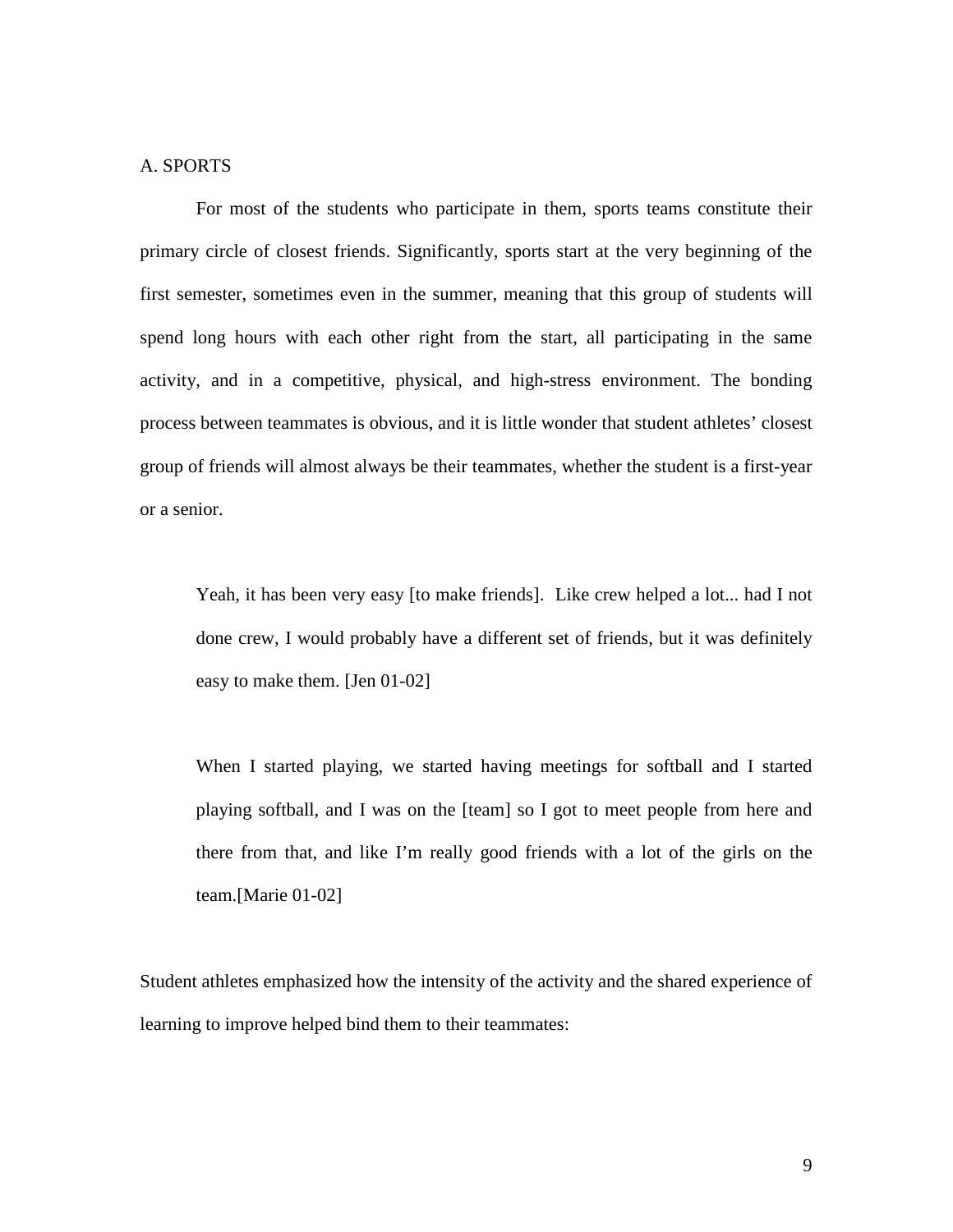I: Like where do you find that you're meeting these friends?

S: Crew. I have a good friend that live on the third floor that does it, a novice too, so if like we bonded together as learning how to row.

I: So has crew been, what do you think of crew so far in respect of like a social outlet?

S: I feel like I've gotten to know my boat really well, and obviously there's a distinction between novice and varsity. But I mean we somewhat met them, like I'm going to Pennsylvania for the regatta, and we definitely met people on the bus. It's nice to have a few people that are waking up at 5:30 and rowing with you. And we're like yeah, great, you're here too. [laura 01-02]

S: We spend a lot of time together honestly, practicing so it's a lot easier to relate to those guys than just say some other person because you're always around them basically, and their lifestyle is a lot like yours. You have to really kind of manage your time a lot differently than someone that doesn't have to wake up really early in the morning to go to practice.

I: Yeah.

S: And then practice at night too. Your whole lifestyle kind of changes once the season comes along. Just naturally because you're always around them because they're going through the same things that

10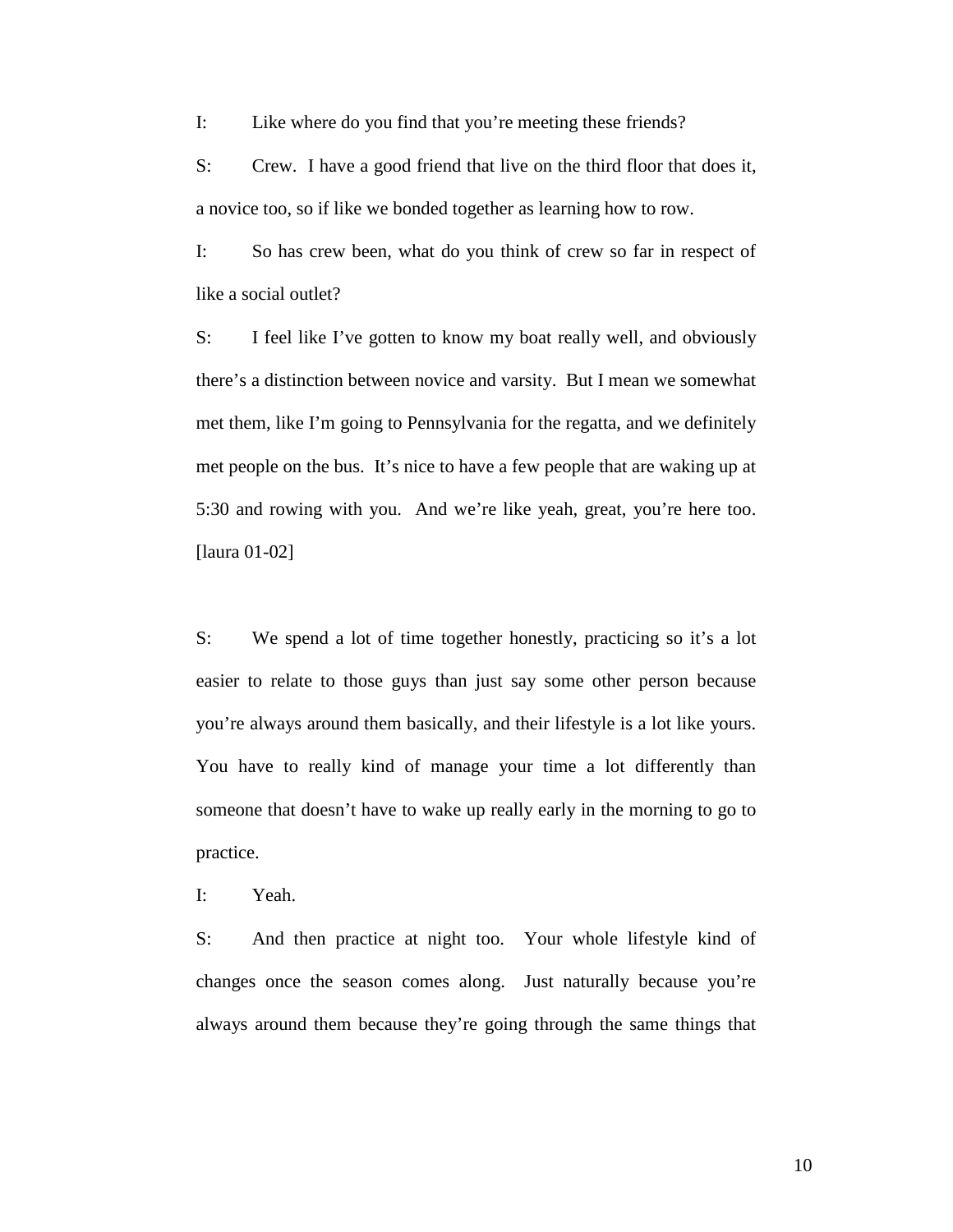you're going through. It's a lot easier to relate to them I think. [frank 02-

03]

The amount of time the students will spend together (quantity), and the intensity of their experience (quality) will typically<sup>2</sup> have a directly positive effect on their solidarity as friends, a relationship that explains why first years who join sports teams overwhelmingly find the most and closest friends on those teams.<sup>3</sup>

### B. SOCIETIES

For students who join them, Greek societies will constitute a significant portion of their social life—they will develop many, if not most of their friends within their society, and much of their social life will be related to their societies activities and members. The process of joining a society begins early—far before pledging and even rushing—it effectively begins when students start to develop their first social groups, meet other people whom they might pledge with, and interact with members of the society. For example, Jay found himself being pursued by a fraternity, and met a good deal of new people that way:

As a freshman, fraternities are really interested in if I was having to pledge and whatnot. They would always make sure, at least mine did, [that] you're invited to things and they want you to come out and meet other people and get you sort of involved in the social scene. And they really

 2 Though there are cases where this makes bad relationships worse.

 $3$  In our panel, this relationship was without exception, though some athletes did comment that they had a close group of friends outside of sports in addition to that of their sports team.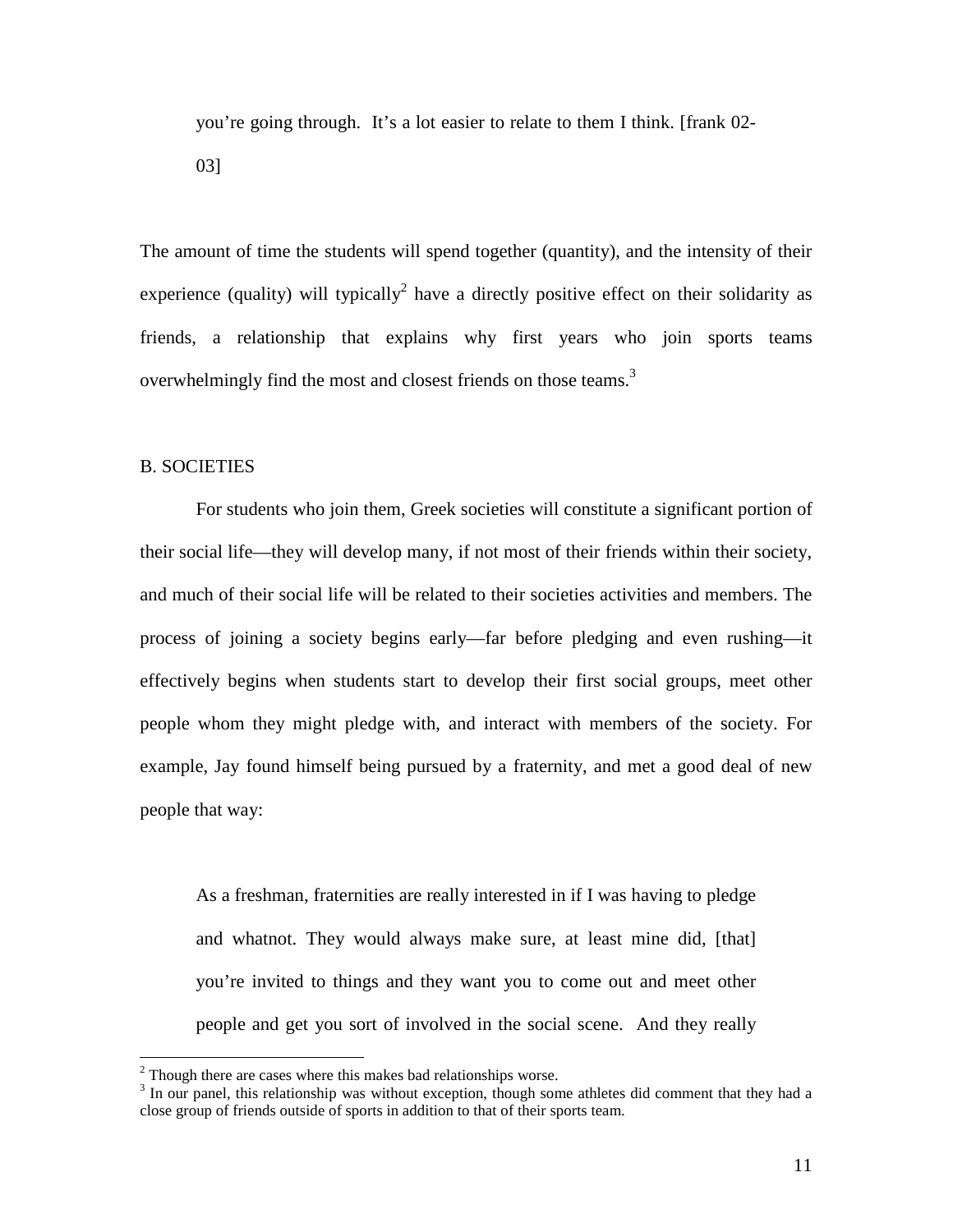did that, and I was impressed that they go out and actually seek the kids they want to hang out with. And I thought that was, especially as a freshman, just coming into a new school I was, it made me really sort of maybe want to engage the Hamilton social scene I guess... [I met one of my best friends] through football, and then he joined my fraternity. And another through a high school friend of mine, who then also joined my fraternity. So we really started to be friends before we all joined a fraternity; and then just being in the fraternity together, [and] all three of us roomed together, that really solidified our friendship, and we've gone on vacation with each other and done all the things that, we've just become very, very close. [jay 03-04]

Thus, despite the fact that the formal process of joining the group takes place much later in the year, a student's social circle is influenced by their deliberation about and preparation for joining in much the same way as a student's social life is influenced by participation in any student activity. The actual bonding process between society members, however, does take place at another time, and so we will save our discussion of it for later.

### C. A CAPELLA AND CHOIR

 Aside from sports and societies, students most frequently discussed their participation in A Capella choir groups as significantly shaping their first-year social worlds. As with sports, students in A Capella groups spend a great deal of time with their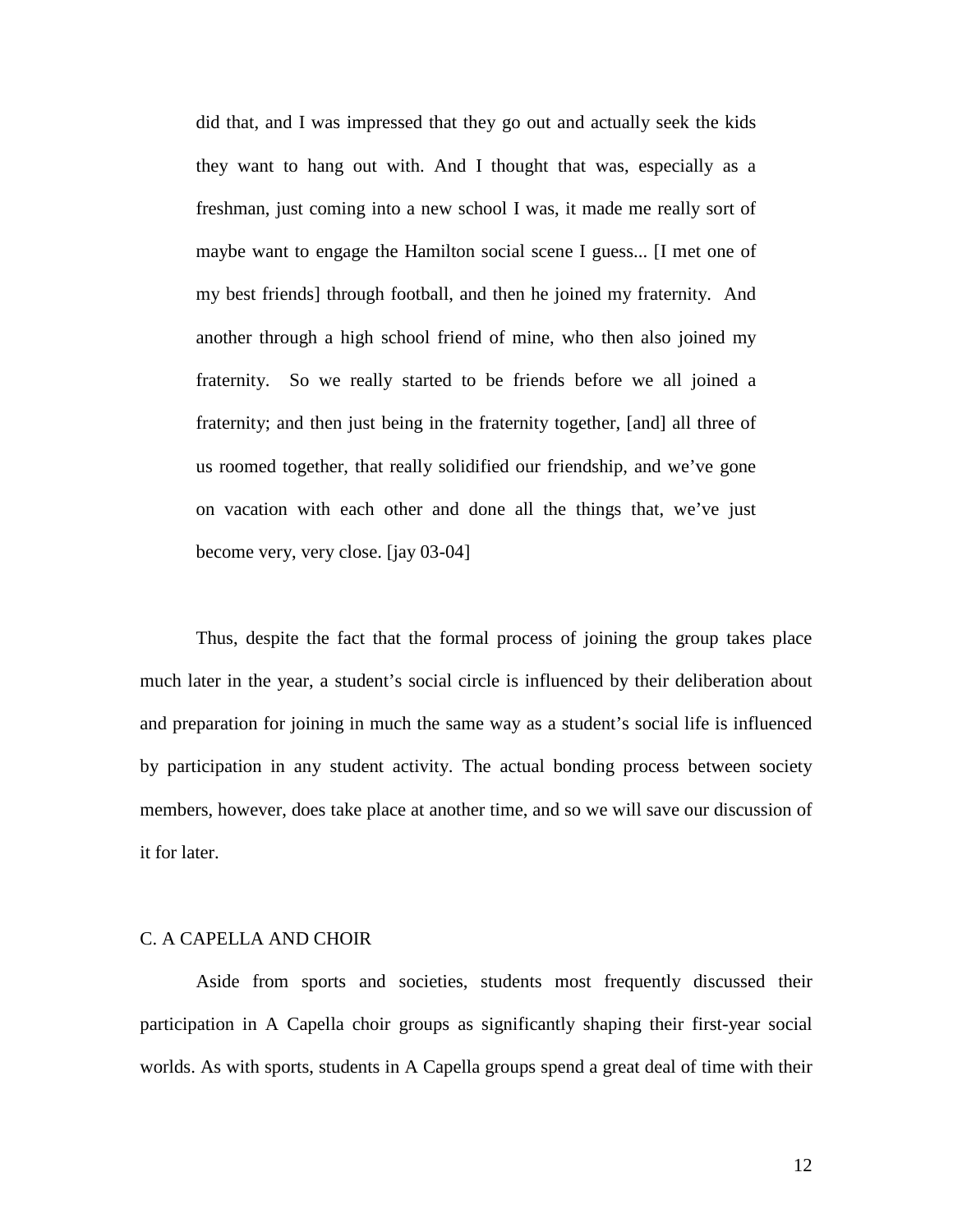fellow singers in a high-stress, coordinated, performance-driven, team environment. Further, these students rarely have time for much else, as the time demands from singing tend to dominate outside of classes.

[Freshman year] you come and like there's like 70 people and you don't know anybody. And then about halfway through, you generally do a play or a musical, and everybody sort of bonds in like January when you get back from spring break. And since freshman year, they've just been my family. And you go on tour and there's 70 people, which is a lot. But by the end of the year, you sort of have found the particular 15 or 20 that you see around campus all the time, that you have the same classes with; and they've sort of just been like a community, if that makes any sense [judy 04-05]

A lot of my friends are people from choir or from Tumbling After, or people I met through them, which I kind of like because I like the people I work with. I feel like a lot of the people I knew, but am not like close with any more my freshman year, I feel like they may have a big group of friends who are the people they live next to. I think that probably happens a lot to people who are less involved in less time intensive activities than I am, and like that's cool, but I mean what do you have in common? Like why are you friends with the person who lives next door to you? I guess it works sometimes. Like my best friend here doesn't do any of the same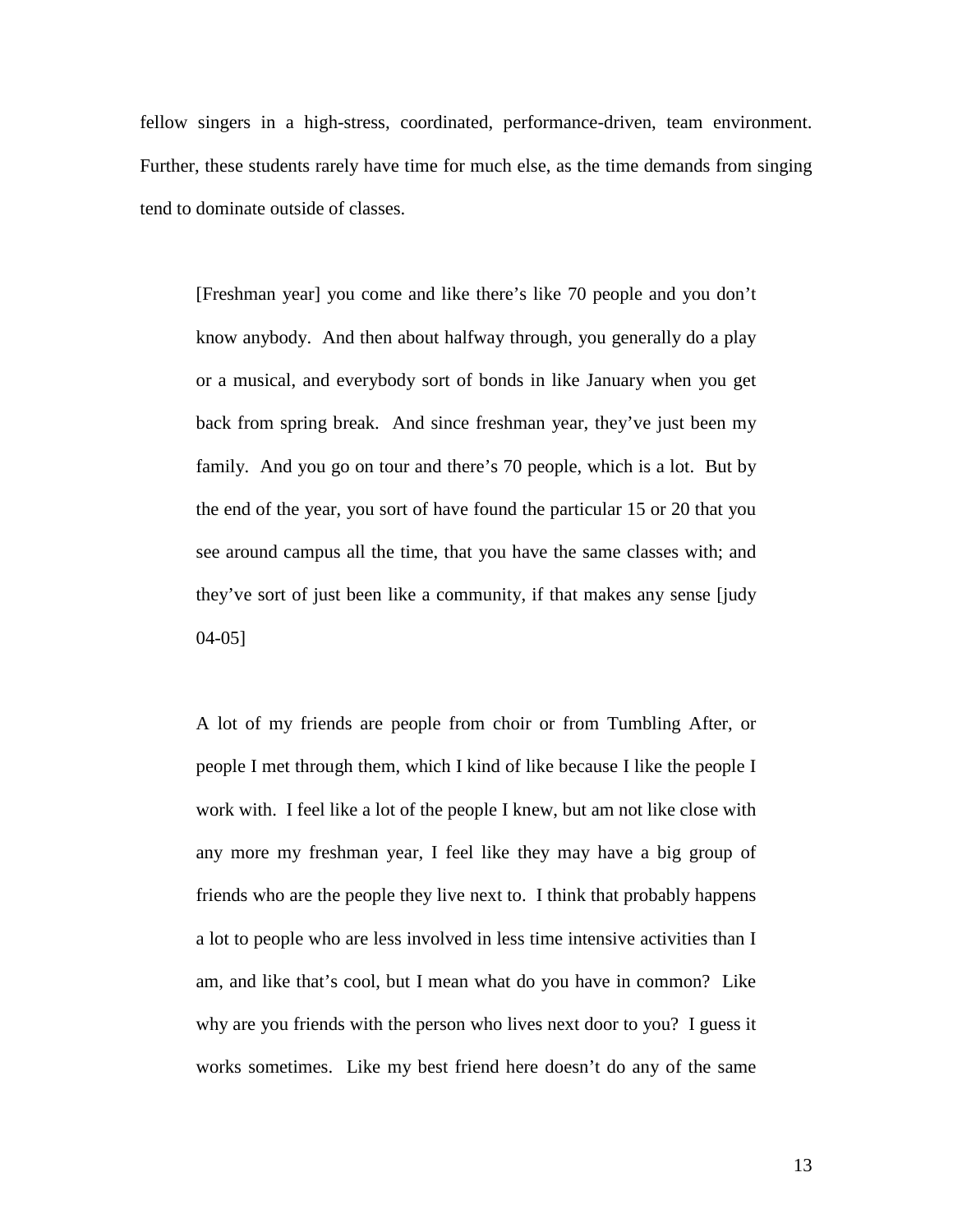things I do. She's my roommate now, but I didn't live with her. I met her through some people I lived with. So I don't know. It just worked out well I guess.

I: And how are they affecting your experience?

S: I think it's the usual college drama because, you know, that's what happens when people live together. But you know, mostly it's good. I have people to have fun with and to go to when I'm not happy, and like you know, I do it for them, and I don't know. I mean it's like having friends everywhere else, except they live right down the hall.

[jane 02-03]

S: … And also a lot of my friends are also in the Buffers, which I'm in. I live with them. It's an a cappella group, and I live with them this year so we've gotten closer than last year.

I: What do you think you've gained from like being part of [the Buffers]…?

S: Well, as I said before I live with the guys in choir group, so I've gained like kind of an extra group of friends. It's kind of like a B fraternity. [John 01-02]

S: … I guess I'd say, I guess like I would say like in like organizations and groups, you know. That's like pretty much like a big place that you are to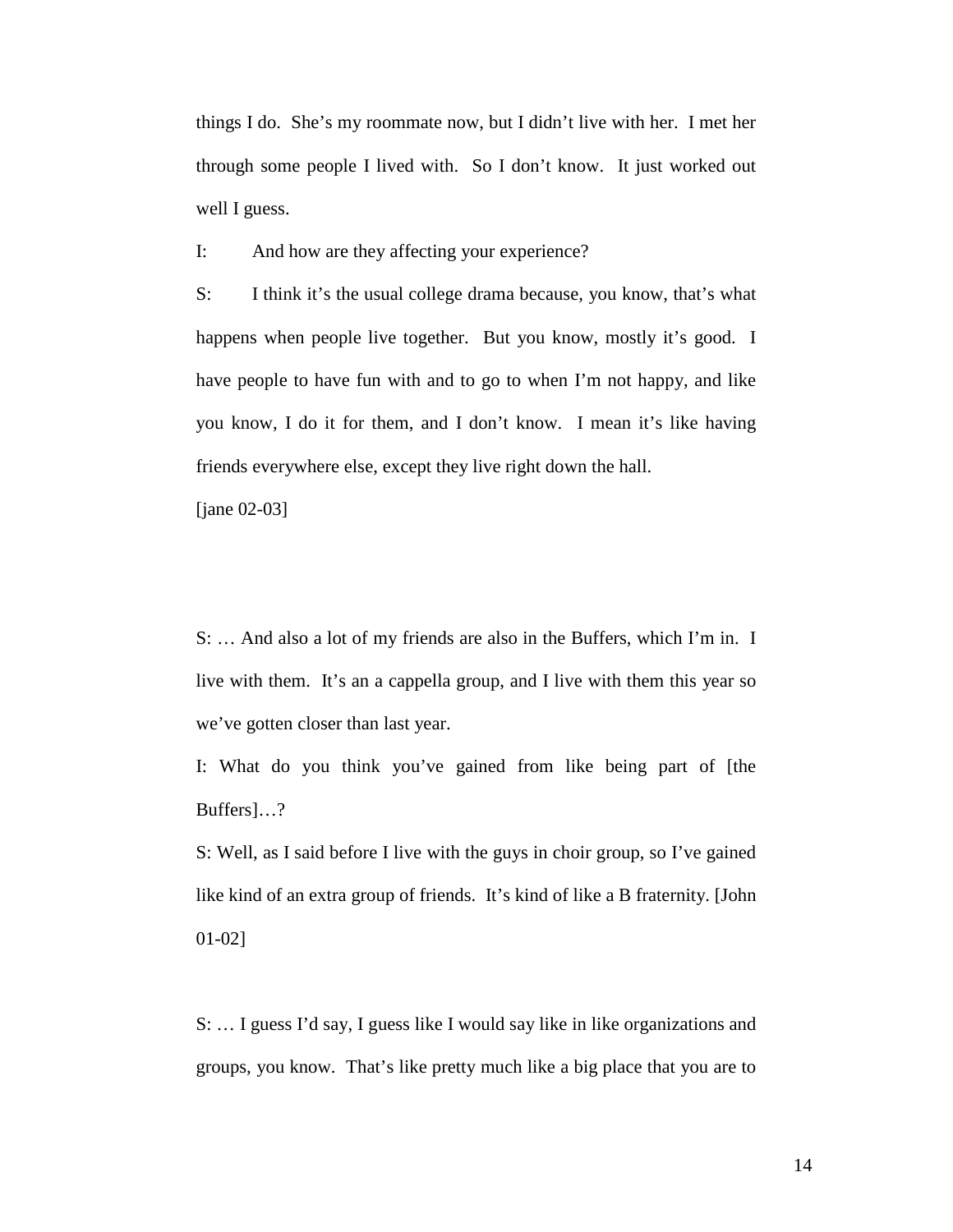meet people, and you get to like talk to them more often. Because like on the weekends, parties, yeah you socialize, and like, but it's like you tend to socialize with the people you already know. You don't really socialize with anybody else. But like in organizations and in groups, you do. [Victoria 01-02[

For many student singers, their choral groups almost totally constitute their circle of friends during their first year, which is why John commented that his A Capella group is like a "B fraternity"—the intensity of the social experience is the same, though the specific activity may differ.

# D. POROUS CLASS YEARS

 Extracurriculars are also one of the main ways first-year students develop contacts with students of other years. Many first-years seemed surprised at how porous class year boundaries were in the campus' social scene, especially compared to their high school experiences, where class year is much more of a solid barrier to social interaction. According to students, there appears to be little hierarchical organization by class year:

S: It didn't really feel like I was isolated [freshman year]. You know, I got to know plenty of upper classmen at the same time I got to know freshmen. I didn't feel too cut off.

I: How did you get to meet your upperclassmen friends?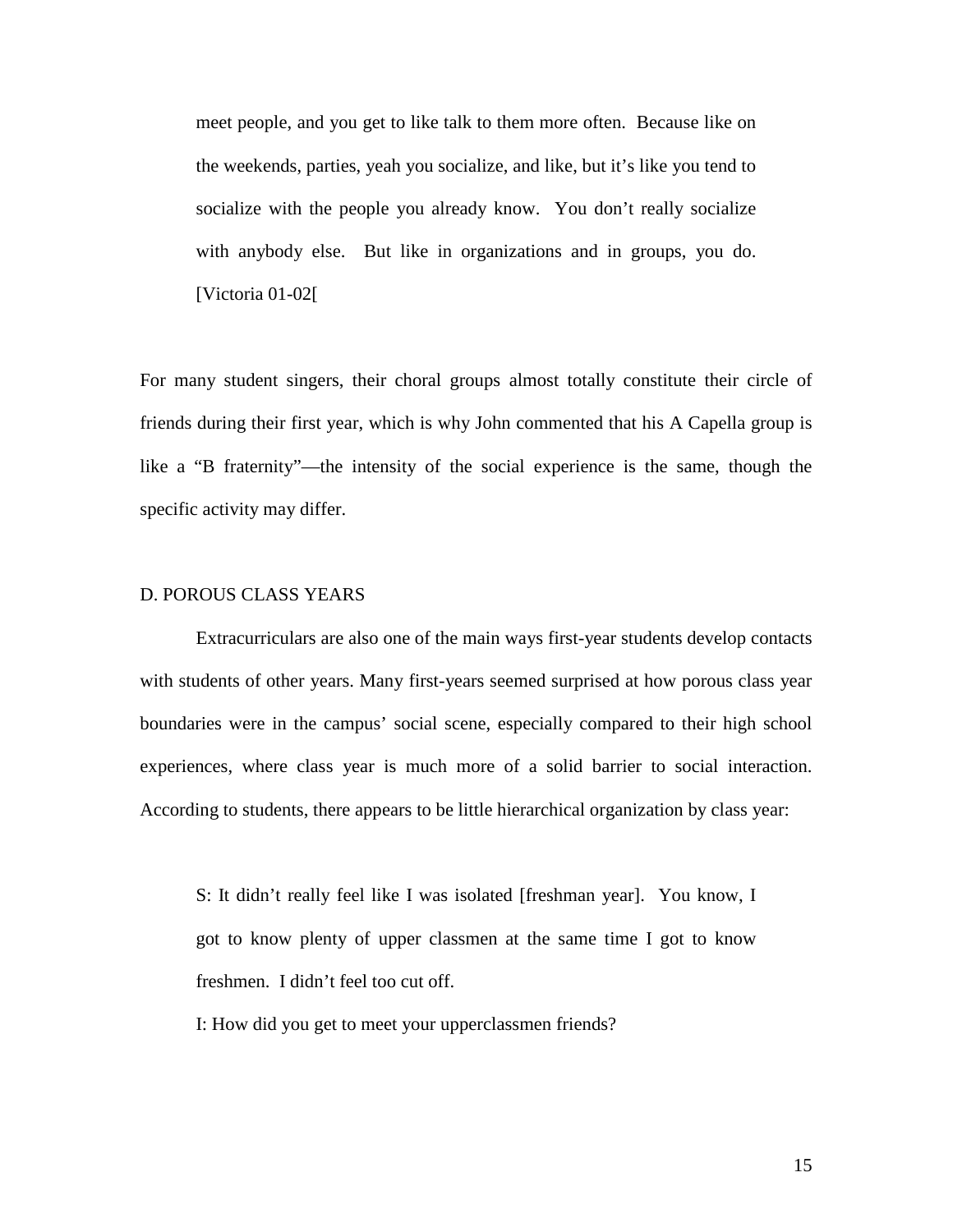S: Shared interests usually or other friends, friends of friends. [Mark 01- 02]

I: … I started to meet people just through hockey and stuff like that more like upper classmen, juniors, seniors, and more sophomores.

I: More sophomores, uh-huh

S: I don't know, and throughout the year I got to meet people in my own class. [Tom 01-02]

S: And the musical a cappella/theatre thing, is both helpful because I get to party with upper classmen, and like meet them, and it's also sort of restricted because I don't really know the people I live next to all that well because I'm never there.

I: That's a give and take, yeah.

S: Yeah. [Jane 01-02]

S: I've met a lot of upper classmen... who have introduced me to more upper classmen, which is what I was saying before. It's really hard for freshman to meet upper classmen. [susie johnston 01-02]

The diminished importance of class year for social status in college is likely due to the greater interaction between members of different class years than in high school. This hierarchy is probably also reduced between members of groups such as campus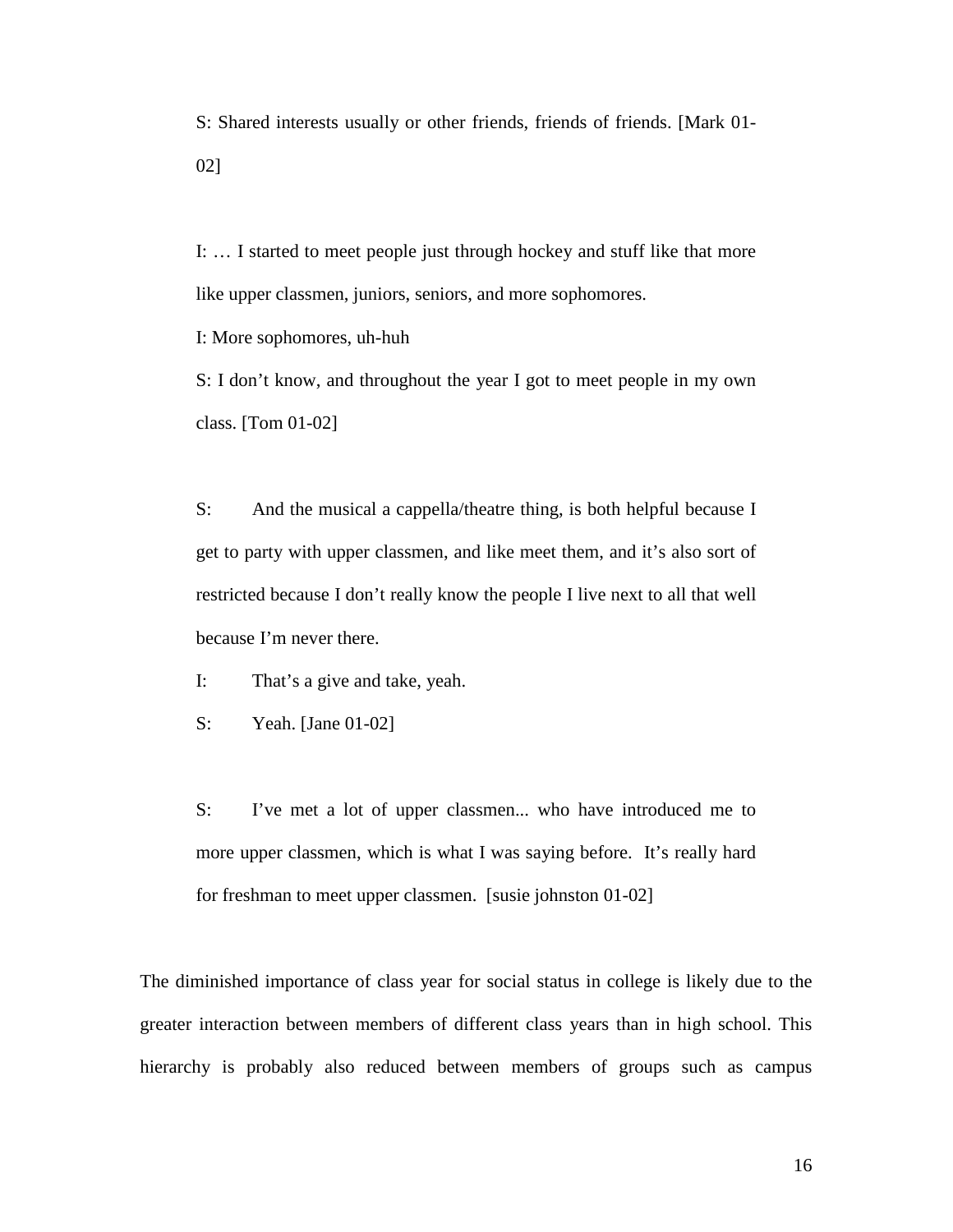organizations and Greek societies, where internal hierarchies within the groups are more important.<sup>4</sup> To outsiders, fraternity brothers are *brothers*, regardless of their class year. Editors of the paper are all *editors*. Members of the defensive team of a college's football program are *teammates*, not freshmen, sophomores, etc. Internally, however, there may be a strict status hierarchy, which might well correspond to class years. To the outside world, though, members of the group retain their group's status. This point is politically important, tying in to issues of individual versus group responsibility and identity, which, in relation to Greek societies, has become a hotbed of media and public attention in recent years. We will return to this point later on in the book. [REMINDER: do this]

#### *4. Networking*

Sarah found, like a majority of students, that her roommates and two friends from soccer were her initial source of friends,<sup>5</sup> and that this group in turn introduced her to other students:

As far as making friends, my roommates and I for the first couple weeks just kind of stuck together. We have sort of a group of friends that we're all connected in some way and it's actually really weird when we sit down and think about how we all know each other from different people that we

 4 Though these internal hierarchies may to some degree reflect a year-based hierarchy, such as officers of a sorority, editors of a newspaper, etc.

<sup>&</sup>lt;sup>5</sup> We should note that when students use the word "friends," they do not necessarily mean their closest group of friends, but often use this word as a catch-all not just for their closest friends, but also for students they know and are on good terms with but don't spend much time with, and sometimes even just acquaintances and friends of friends. The slippery nature of this word is itself significant, as it indicates the vast variety of types of friendship that students can experience. We will use the word as students do—to denote a variety of types of friendship and acquaintanceship, and specify the type when appropriate.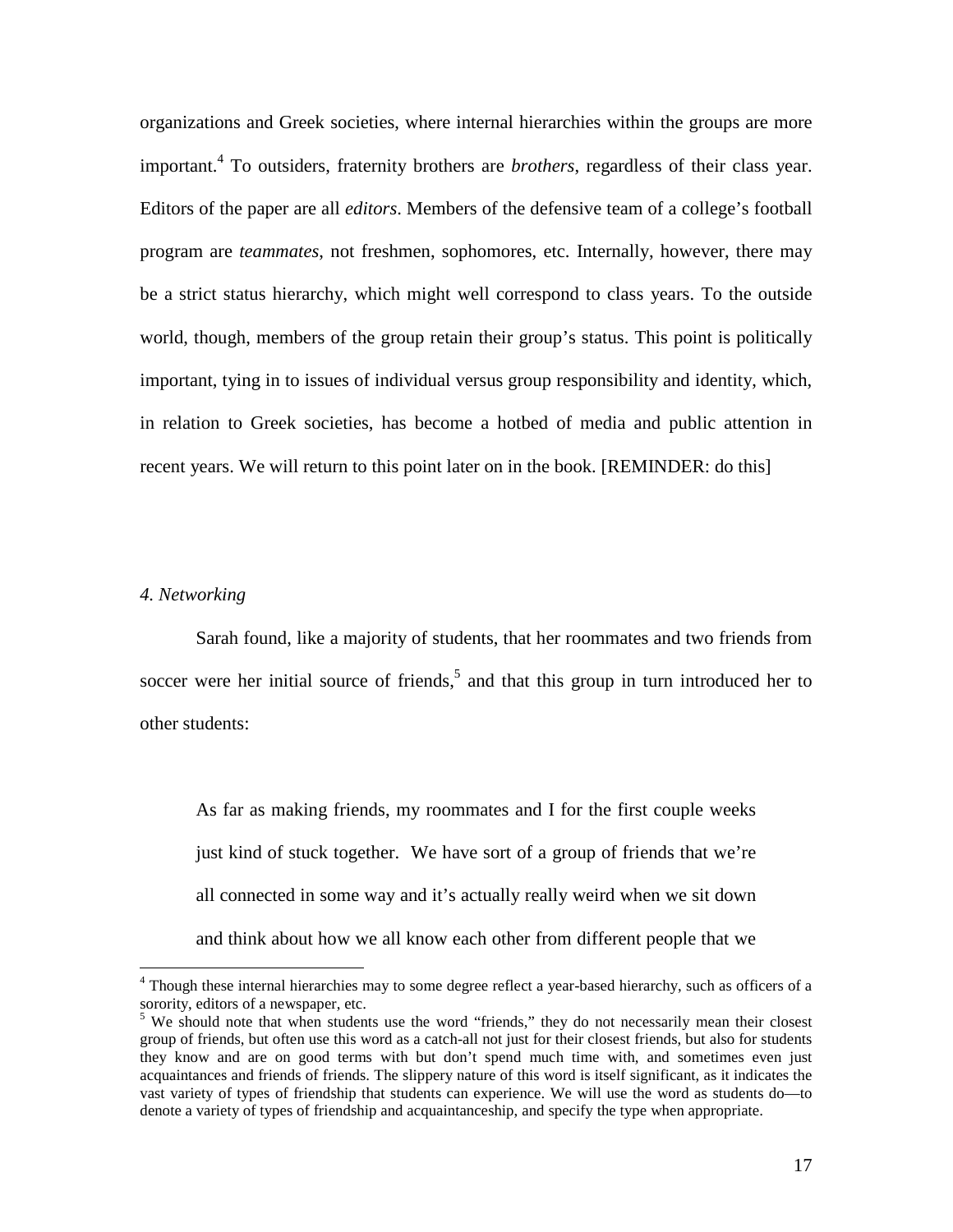have friends in common from high school... And as far as meeting people, I think I've met more people through other people, than I have in like with classes and stuff like that. [And also I met] two [friends] on the soccer team that I made in the beginning of the year, and now I have five friends on the soccer team because we just met through people. [Sarah 01-02]

Other students had similar success meeting friends through friends, likely because, in these social situations where a student is meeting new people, they know at least one other person, significantly increasing their comfort in that situation:

S: I met a lot of people through the football team. I also met a lot of teammate's friends, like my teammates and their friends that are not on the football team. [john 01-02]

I: Tell me a little bit about how you met your friends at Hamilton, like through what sort of like avenue was it, dorms, classes, activities?

S: The friends that I have now, let's see, I met… So I kept saying hi to them, and then I'd see them at parties and I talk to them, and slowly I'd meet them and I'd meet their friends. I just say hi to everybody, and slowly people responded to that. [Reanna 01-02]

I: If you could just tell me briefly how you met your friends here at Hamilton.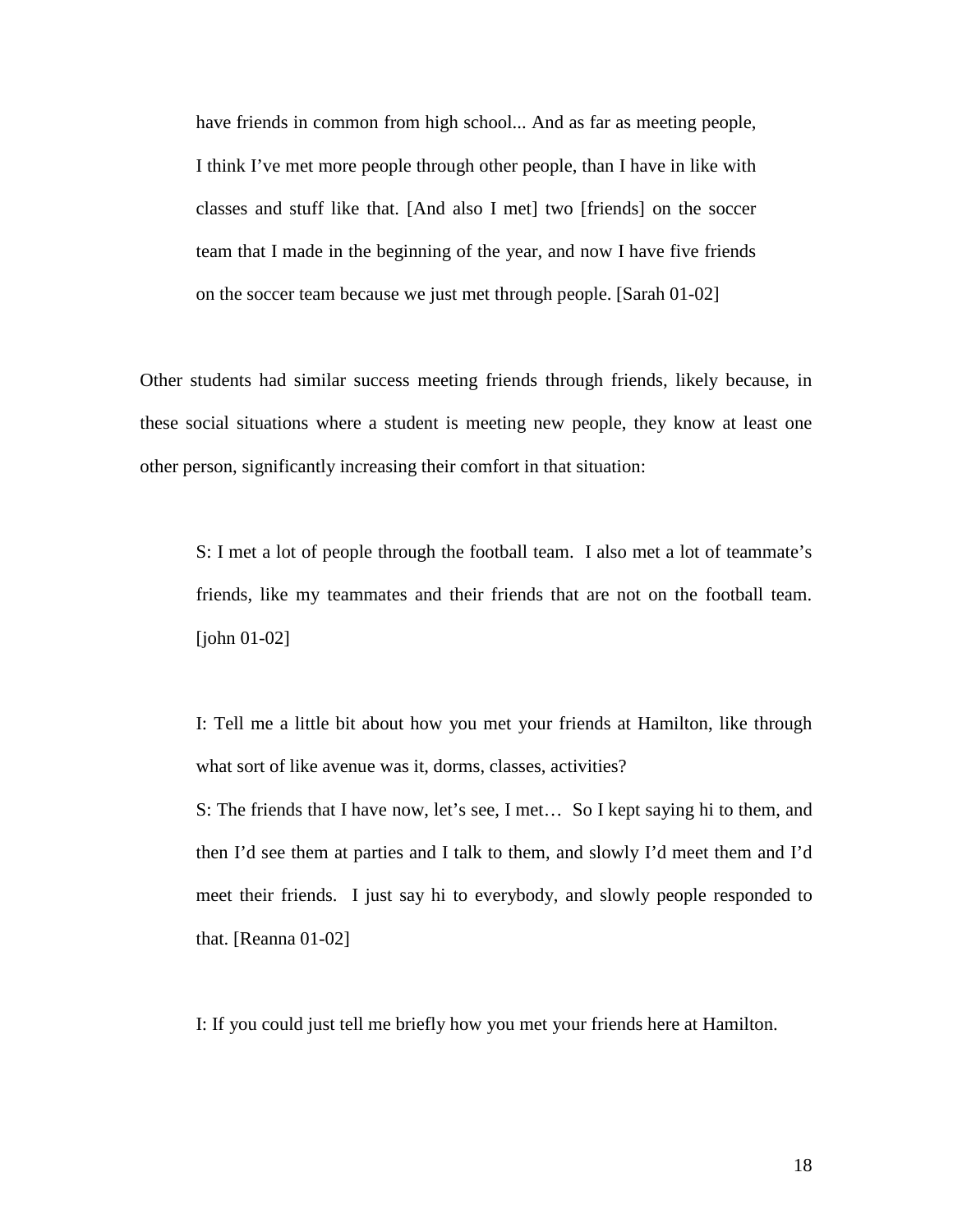S: The majority I met because we lived together. It was me and my two roommates, and the quad of girls from across the hall. Outside of that, it was people I met on Adirondack Adventure. And then from there, it kind of branched out to other roommates and other acquaintances and other friends. My group of friends is really big. [Ashley 01-02]

Given that once students know at least a small handful of others, their network of friends and acquaintances naturally grows (up to a certain limit) almost exponentially, making those first friends is key, a process that typically originates in dorm rooms, then dorms, and can also be generated a little later on through participation in organizations.

#### **Exclusivity as the residue of group formation**

Numerous students commented how, by the second semester of their first year, social groups had cemented into exclusive cliques, a pattern that distressed many students who were excited about the social openness of their first semester:

I feel like in the beginning freshman year all the freshmen were really friendly to each other. They're all trying to find people who they feel will be their good friends, or even just their friends for now, whatever, maybe someone to eat with, you know. The activity is that they just don't want to be doing it alone. And then once people kind of start to like find their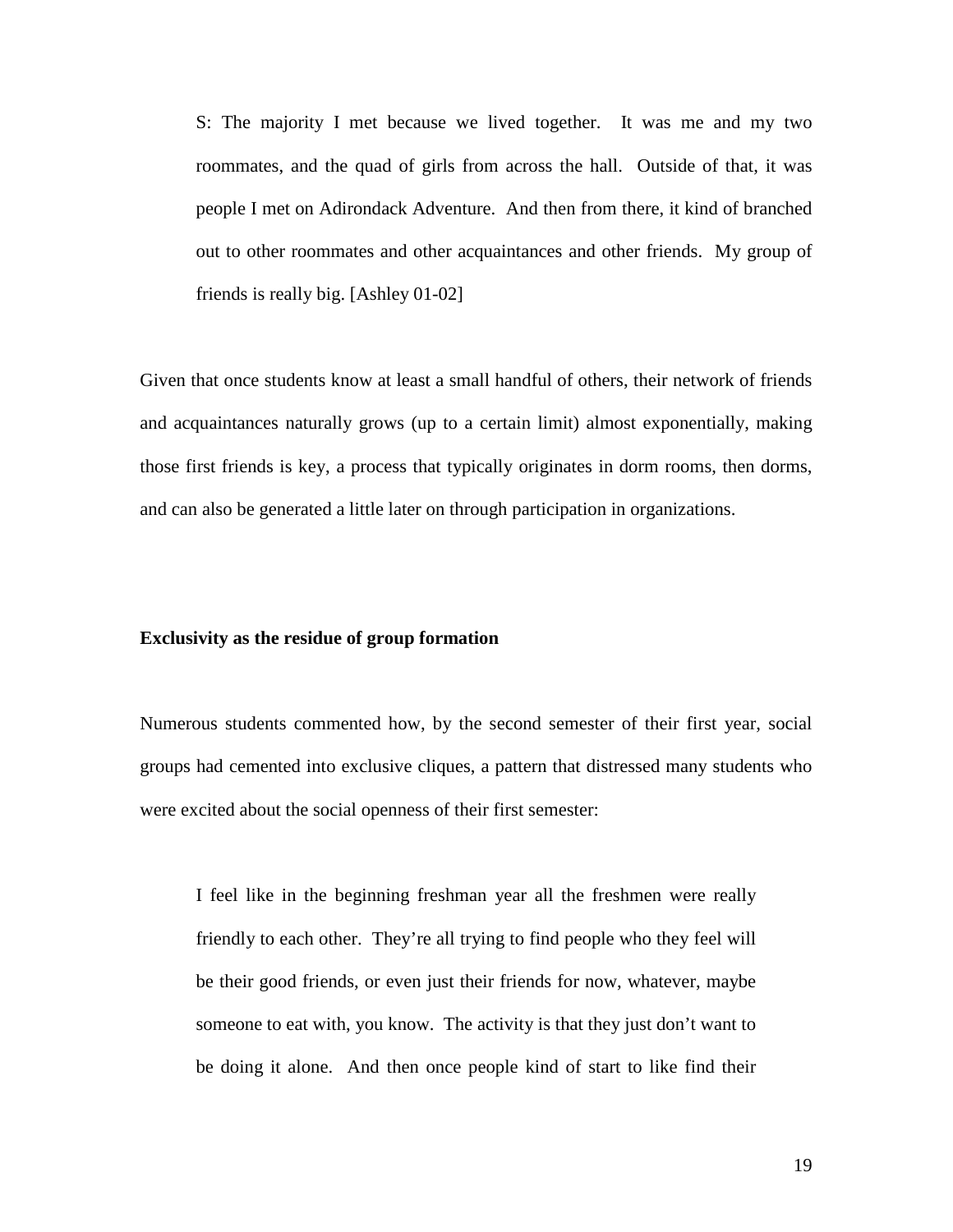friends, like immediately all like all relations are cut off. Like who cares, you know, oh I haven't met you yet? Well, you're probably not worth being my friend anyways. Who cares because I already have friends. I don't need you. So I feel like that attitude really develops kind of early. At the same time, however, I mean in small settings like, you know, the classroom or whatever, I feel like it's easy kind of to make bonds I guess with people. [sasha smith 02-03]

This anxiety about exclusion is common amongst students. For students, exclusion, more so than hierarchical popularity, which is another organizational culture that many students found in high school, is the most negative aspect of social life at college. Exclusion, however, is a part of a community's organizational culture in and of itself, and arises out of the natural process of building social networks, and developing groups of friends.

 Group formation is the defining characteristic of the social life of students in their first year, and an essential part of group formation is the exclusion of outsiders—any group necessarily has boundaries, and while this does not mean that group members are consciously exclusionary of non-members, there is a degree of exclusivity inherent in any group. This exclusivity (or at least the feeling of it by outsiders) can increase in groups that have spent more time together, such as with students who attended a pre-orientation outdoors camping experience: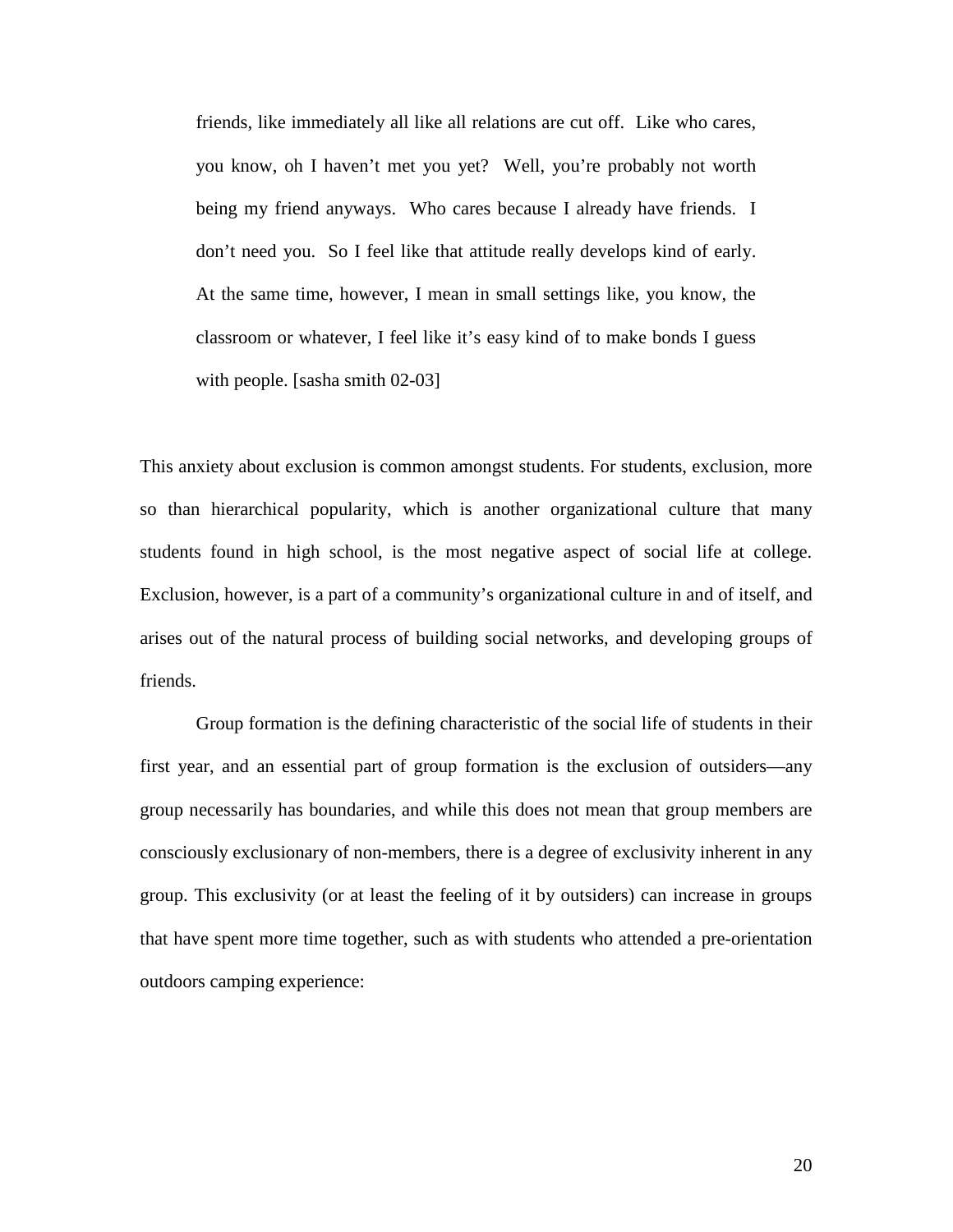The first week two of my roommates went on Adirondack Adventure, and I didn't... During that first couple of weeks everyone knows people from Adirondack Adventure, and it's just hard, I mean even though a lot of kids didn't go on it, you just don't feel as connected. I think a lot of kids I've talked to that didn't go just didn't know it was that important. I wish I had gone on it now just because I could save a little bit of that. [Kim Smith 01-

02]

This exclusivity can also be magnified in cases where the group is centered around some kind of formal activity, like a sports team, where people who aren't a part of the team simply have not shared the same experiences as the team—they don't get the inside jokes and don't understand the language and character of the group.

 Students are highly attuned to the feeling of exclusion—most have experienced it in great quantities in high school, and all students who discussed it, described how they hated the clique-based nature of their social life before college, and hoped that college was different. Most students, however, quickly found that the same forms of exclusion were also present at college, and that they developed within the student body in a matter of days.

While we can recognize this process as a natural one—indeed, group formation and the exclusion of outsiders go hand in hand—students frequently distain it, despite the fact that they are no doubt a part of it's creation and perpetuation. Only one student offered a rationalization of this process: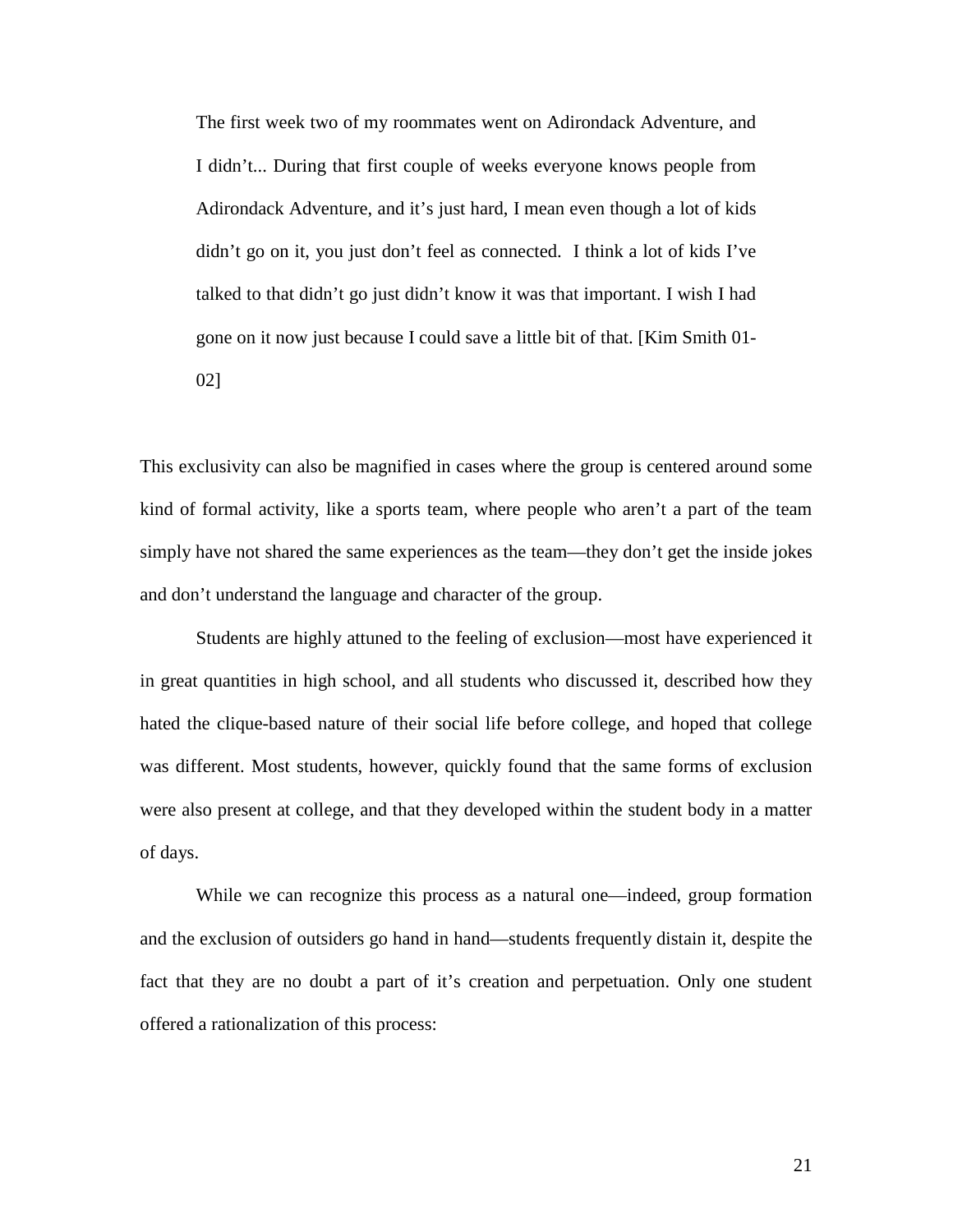S: I thought it was pretty easy [to make friends] last year. It was kind of funny the way I did it because I was actually talking to my roommate and my, and my two other closest friends about meeting people this year. It's not so much harder to meet people this year, it's, since you already have your really tight group of friends, you're less apt to go out and try to meet new people since you're kind of satisfied with who you're around and who your friends are already. And I guess I can kind of see adapting, but then again there's a reason why you don't, you know, extend yourself all the time because you already have your tight group of friends.

- I: So you've sort of found your niche?
- S: Yeah. [frank 02-03]

Frank's explanation was unique—most students saw exclusivity as a one-dimensional phenomenon, where they were excluded from a group, instead of also seeing the phenomenon from the perspective of the group, where exclusivity is a necessary and natural social process.

 There are a number of factors that may contribute to the general sense students have that groups of students exclude one another. First, we might hypothesize that the feeling of being excluded is greater in smaller communities, where members more easily recognize each other's status as member or non-member of a given group. Second, in communities where there is greater interaction—even if it is just walking past someone else—between two given individuals, such as on small campuses, the feeling of exclusion will also increase. Third, small communities in which a given individual can be aware of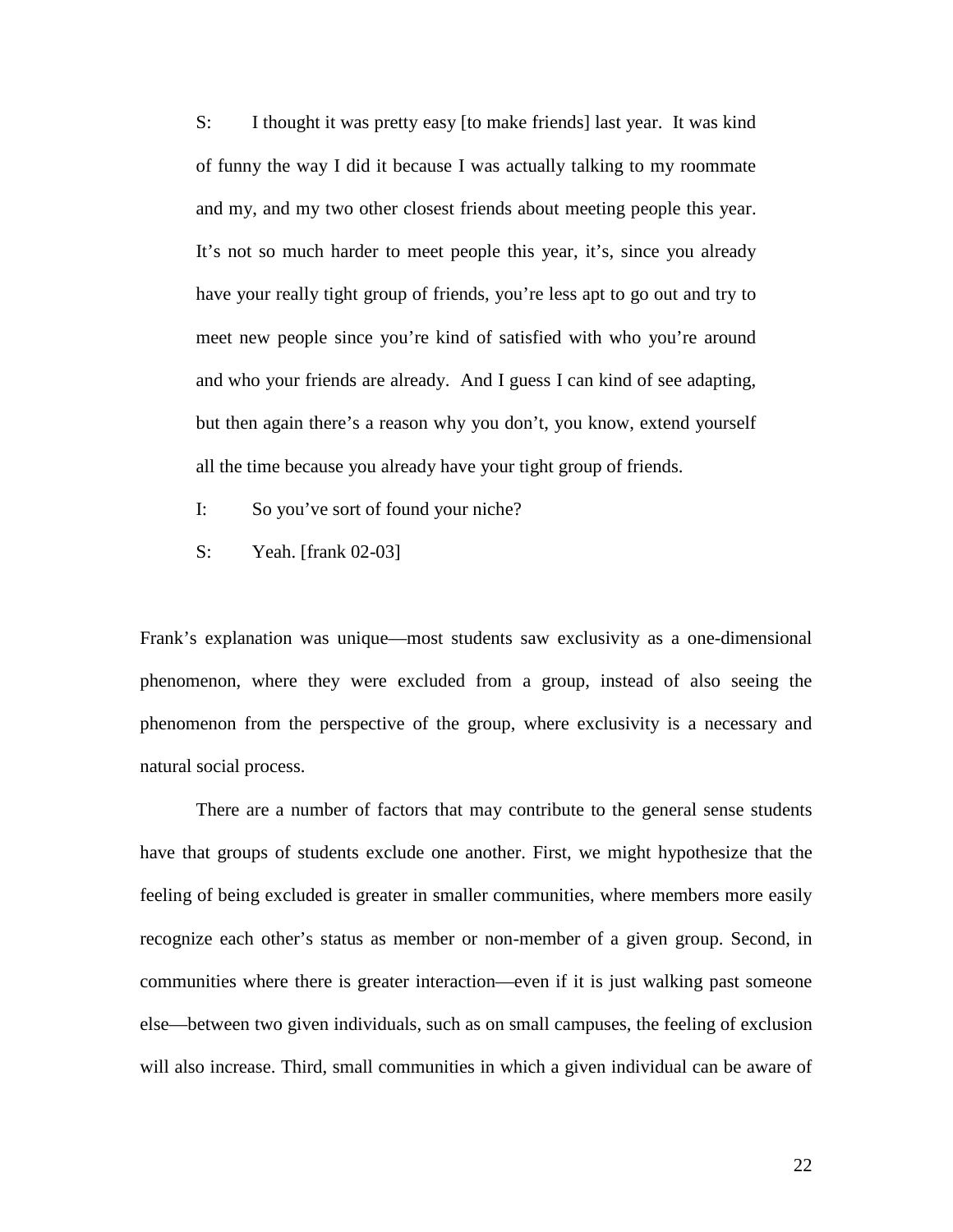all or most of the different groups that exist will increase the feeling of exclusion students know the names and memberships of the fraternities and sororities, know who is on what sports team, know what students sit at the round table in the cafe, what students hang out in the library, what students live in suite 4A, and know that they do not belong to any of these groups. Hence, in a small, residential college, where a given student is generally aware of who belongs to what group, and who spends time where and with whom, and where this student regularly sees other students (probably as much as 30% of the student population) throughout the day, once social groups form, the sensation of exclusion can be quite strong.

 Our painting of this rather bleak picture of a social world that quickly ossifies into rigid social cliques does not completely do it justice. To be sure, there is a great deal of flexibility between groups—some students can occupy a number of groups at once, in the same way that students can be members of a sorority, sport, major, and a number of organizations at once. Reanna and Sasha make just this point, comparing high school to their first experiences in college:

When I first got here, I was scared. I was scared of everyone. It was kind of like high school to me again at first because everyone was just forming their cliques really fast and trying to get groups of stuff with people. But it's not like high school. There are cliques, but they're not as rigid as high school is. Like there's not a necessary social hierarchy, but there is a slight one. [Reanna 01-02]

23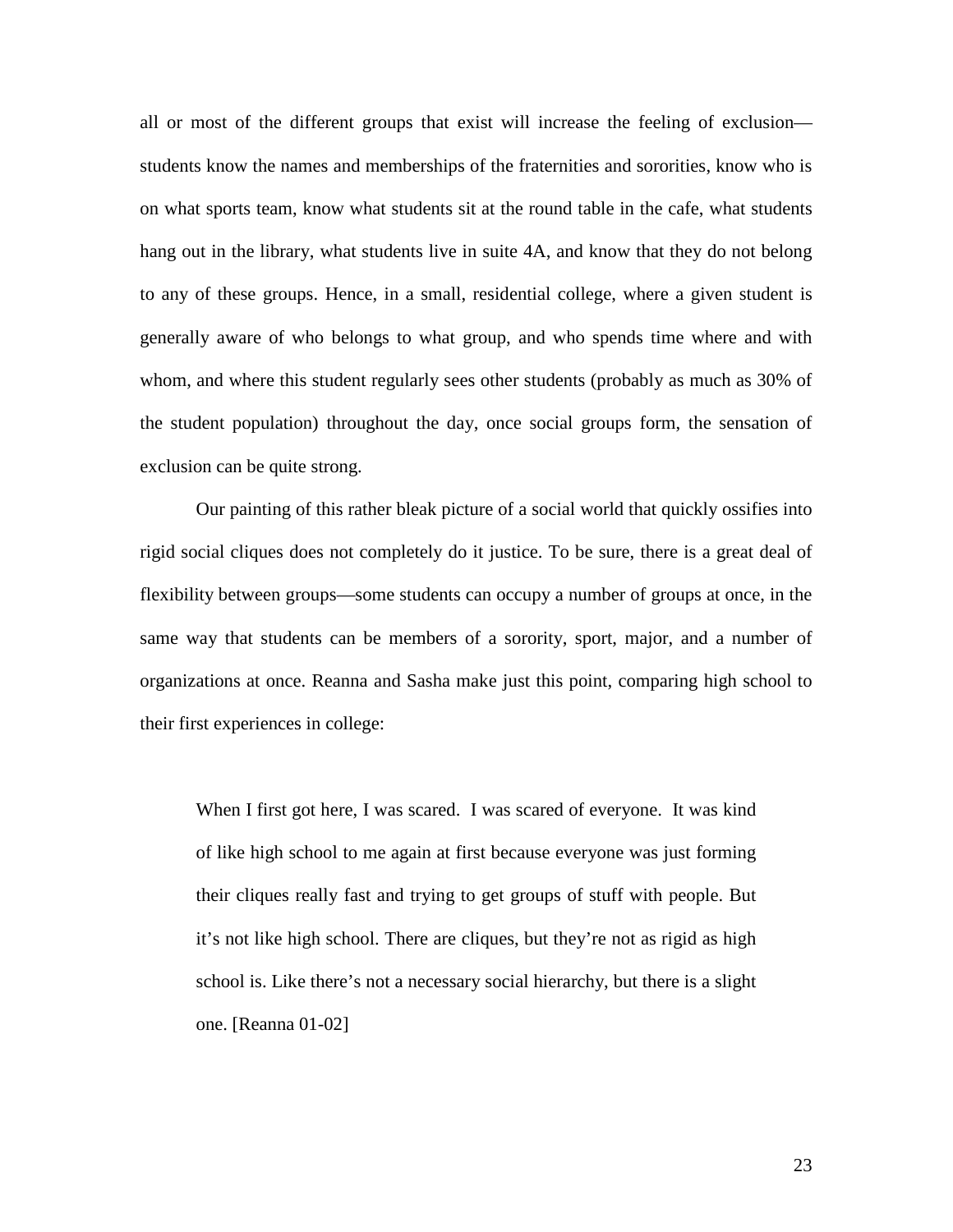S: There are still cliques I guess. But at the same time, maybe it's because clearly there are more people so there are more of them, and so like they're just, it doesn't seem nearly as important anymore. It never really seemed that important to me, but still there were always like the stigmas like the girls who wore like the ass-tight black pants and like walked around with like their chest like this. You know, like shoulders back, like hooking up with every guy in sight, like they were like the cool girls, you know, because they were like bitches to everyone, and like that made them really cool. And like I've seen people like that here, but at the same time it's like, you know, like you can do what you want to do and hang with your group, and you can be whatever you think you are, but like it doesn't really matter.

- I: So like the clique thing matters less here than high school?
- S: Yeah, yeah, I think so. [sasha smith 01-02]

Further, these groups will have varying levels of exclusivity, depending on the factors outlined above.

 Also, not all members of solidified social groups are happy with how exclusive *their own* social world is. Some students noted that they were dissatisfied with how their fraternity or sport dominated their time and social energy, and that they had trouble making friends and meeting people outside of these ossified groups: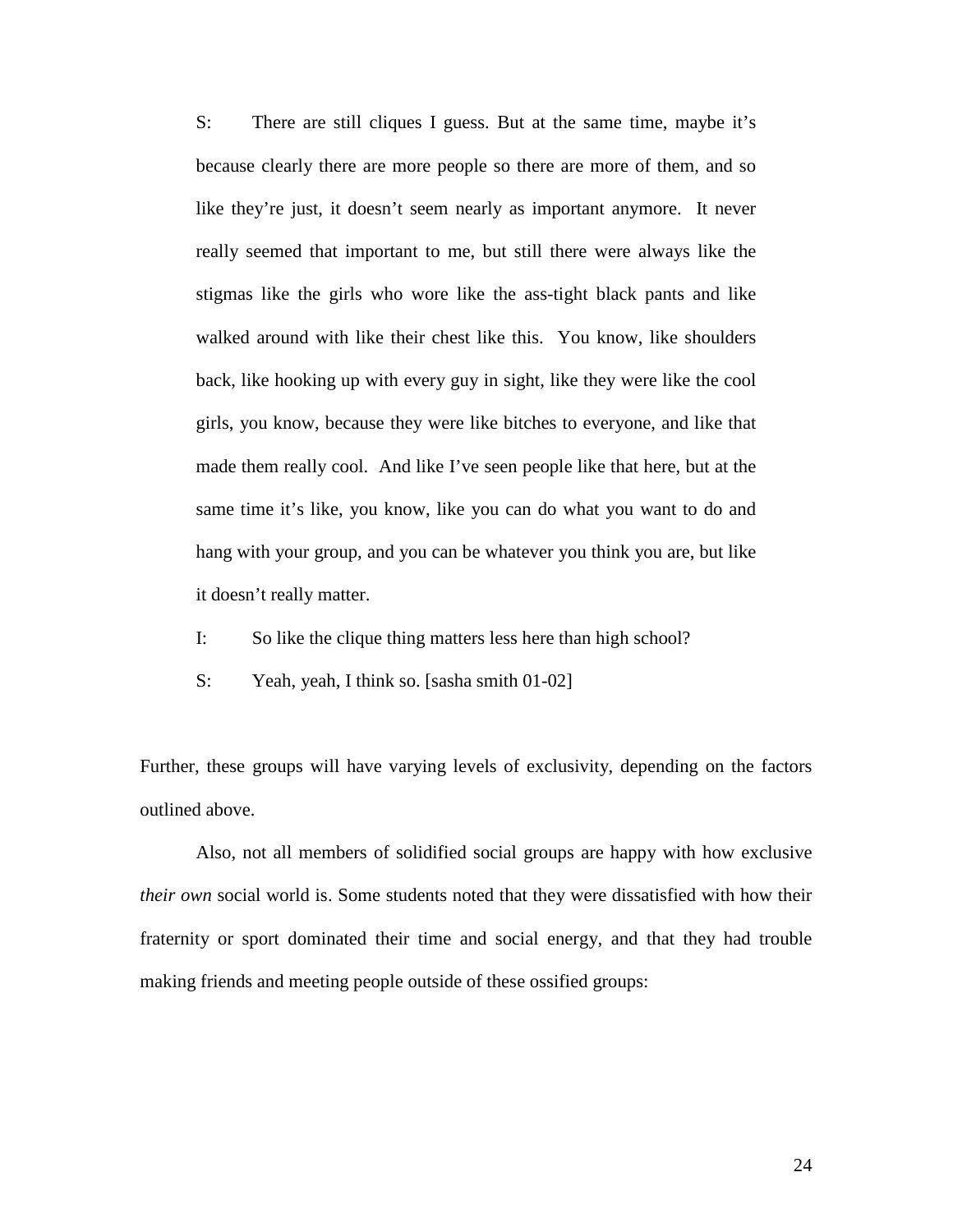I think because of swimming, it kept me away from people outside the sport... that's when you're supposed to hang out with your roommates in that two month period. I didn't like my roommates, so I didn't really hang out with my roommates I started swimming on kind of like hung out with the team, and then like after swimming was over, I kind of like, I'm like a friend of the team but not like great friends. It's not like I would call them up to do something, so I started to meet some friends through like classes, and friends through them, and you know, that's basically, that's kind of how I did it actually, just through class. [Jane 01-02]

S: Especially during pledging, like I'd want to hang out with my other friends. I mean my roommate, I had a roommate that I really liked. I had a couple other buddies that lived down the hall, and I mean there's times when all the, when all my fraternity brothers expect you, I mean, come on let's hang out tonight. And it's just like well, I want to do this with my buddy. And come on, we're in your fraternity. I mean it's just, it is hard but I do find time. But it's just like, I mean you have to sacrifice so much I guess.

I: You have to put a little extra effort into it?

S: Yeah. I wish all my friends were in my fraternity. That would be unbelievable. [james 02-03]